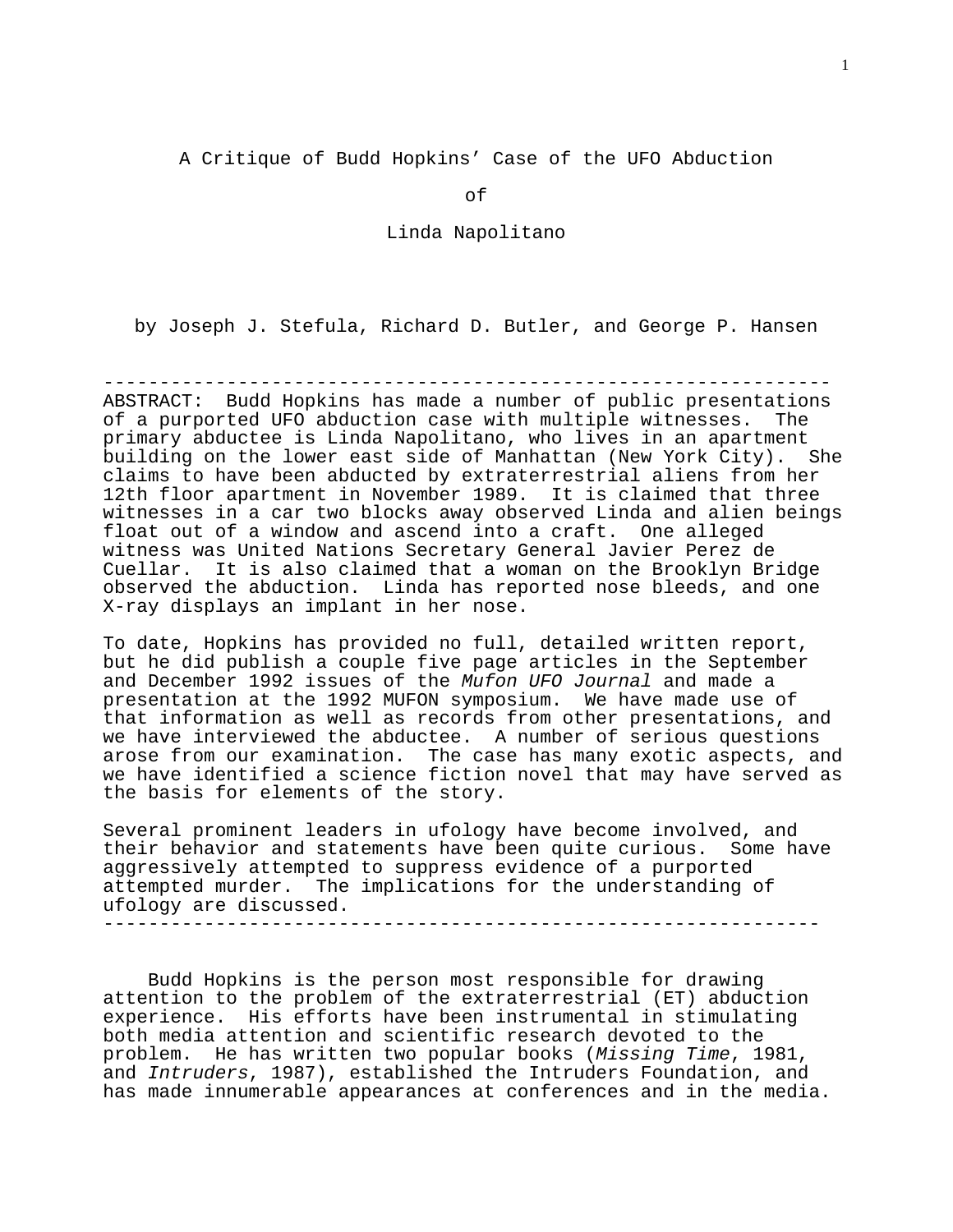Although Hopkins is neither a trained therapist, an academic, nor a scientist, he has involved such people in his work. John E. Mack, M.D., a Pulitzer Prize winner and former head of the psychiatry department at Harvard Medical School, has praised Hopkins' work and acknowledged his indebtedness to him (Mack, 1992a, 1992b). Hopkins has collaborated with university professors in co-authoring an article in the book Unusual Personal Experiences (1992), which was sent to 100,000 mental health professionals. He has testified as an expert witness at a hearing regarding the medical competence of a physician who claims to have been abducted (McKenna, 1992). Because of such strong endorsements and impressive affiliations, and because of his untiring work on behalf of abductees, Hopkins has become the single most visible figure in the UFO abduction field. His contributions, positive or negative, will be quickly noticed by those inside and outside ufology.

 Last year, Hopkins made a number of public presentations about a spectacular UFO abduction case occurring in November 1989 and having multiple witnesses. The primary abductee was Linda Napolitano, a woman living on the 12th floor of a high-rise apartment building in lower Manhattan (New York City) [Hopkins has previously used the pseudonym "Linda Cortile" in this case]. It is claimed that three witnesses in a car two blocks away observed Linda and three ET aliens emerge from a window and ascend into a craft. Further it is claimed that a woman who was driving across the Brooklyn Bridge also saw the event.

 The case has generated enormous interest and drawn international attention. It has been discussed in the Wall Street Journal (Jefferson, 1992), Omni (Baskin, 1992), Paris Match (De Brosses, 1992), the New York Times (Sontag, 1992), and Hopkins and Napolitano have appeared on the television show Inside Edition. The Mufon UFO Journal labeled it "The Abduction Case of the Century" (Stacy, 1992, p. 9). Even the technical magazine ADVANCE for Radiologic Science Professionals carried a discussion of Linda's nasal implant (Hatfield, 1992). We should expect continuing coverage of the affair not only in the UFO press but also in the major media.

 In a short article previewing his 1992 MUFON symposium presentation, he wrote: "I will be presenting what I believe to be the most important case for establishing the objective reality of UFO abductions that I have yet encountered" (Hopkins, 1992, p. 20). During his lecture at the symposium he stated: "This is probably the most important case I've ever run into in my life" (tape recorded, July 1992). In his abstract for the Massachusetts Institute of Technology Abduction Study Conference held in June 1992 he wrote: "The importance of this case is virtually immeasurable, as it powerfully supports both the objective reality of UFO abductions and the accuracy of regressive hypnosis as employed with this abductee." Because of Hopkins' renown, and because of his evaluation, this case warrants our careful scrutiny.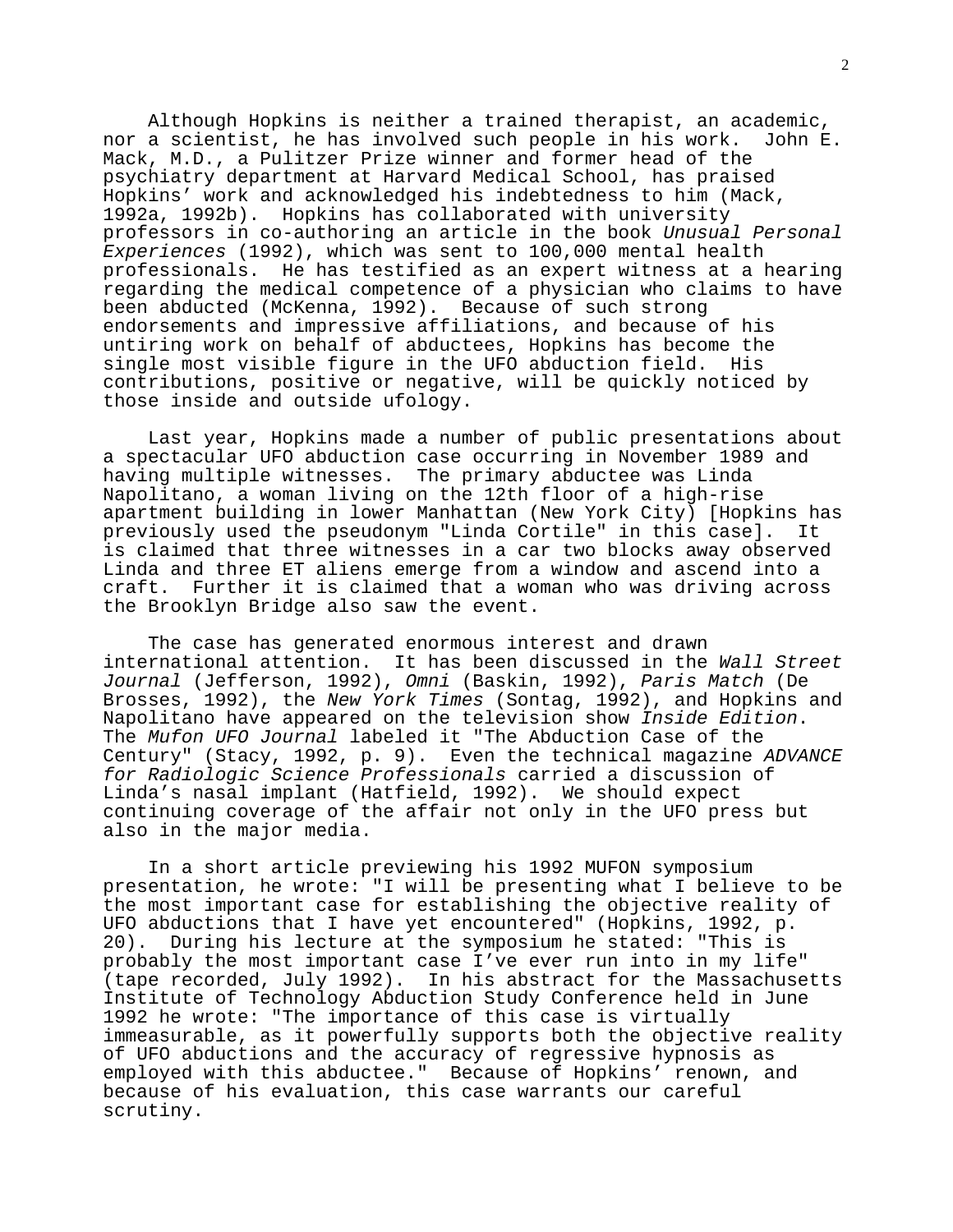### THE AUTHORS' INVOLVEMENT

 The first two authors had learned of the case before Hopkins had spoken publicly of it, and they decided to monitor its progress. They regularly briefed the third author as their investigation progressed. As the affair became publicized, all three became concerned about the long term effect it might have on abduction research.

 For several years Richard Butler attended Hopkins' informal meetings organized for abductees and abduction researchers. Butler became familiar with the case during those meetings, and he invited Stefula to a gathering in early October 1991. At the meeting, Hopkins outlined the case, and afterward, Stefula had a chance to chat with Linda about her experiences. Butler and Stefula gave Linda their telephone numbers. She was advised that if she needed any assistance she could contact them. Stefula told her that he had numerous contacts in federal and state law enforcement agencies that could be of aid to her. The same information was provided to Hopkins.

 On January 28, 1992, Linda requested a meeting with Richard Butler, and on February 1, 1992, Linda, Stefula and Butler met in New York City, and Linda provided additional details about her experiences (described below). During that meeting, she asked them not to inform Hopkins of their discussions. At the 1992 MUFON convention in Albuquerque, New Mexico in July, both Hopkins and Linda appeared on the podium and presented the case. Stefula attended the convention and heard the talk, and disturbing questions arose. Some of the statements directly contradicted what Linda had earlier told Stefula and Butler. We contacted Hopkins in an attempt to resolve these matters, but he declined to meet with us, saying that he didn't want to discuss the case until his book manuscript was submitted. Despite his initial reluctance, eventually a meeting was arranged on October 3, 1992 at Hopkins' home, and a few more details then emerged.

## SUMMARY OF CASE

 In order to compile this summary of alleged events, we have relied upon Hopkins' and Linda's talks from the podium of the 1992 MUFON symposium, on our interviews with Linda, on Hopkins' talk at the Portsmouth, New Hampshire UFO conference, September 13, 1992, and Hopkins' two five-page articles in the September and December issues of the Mufon UFO Journal.

 In April 1989 Hopkins received a letter from Linda Napolitano, a resident of New York City. Linda wrote that she had begun reading his book Intruders and had remembered that 13 years earlier she had detected a bump next to her nose. It was examined by a physician who insisted that she had undergone nasal surgery. Linda claimed that she never had such surgery, and she even checked with her mother, who confirmed that impression.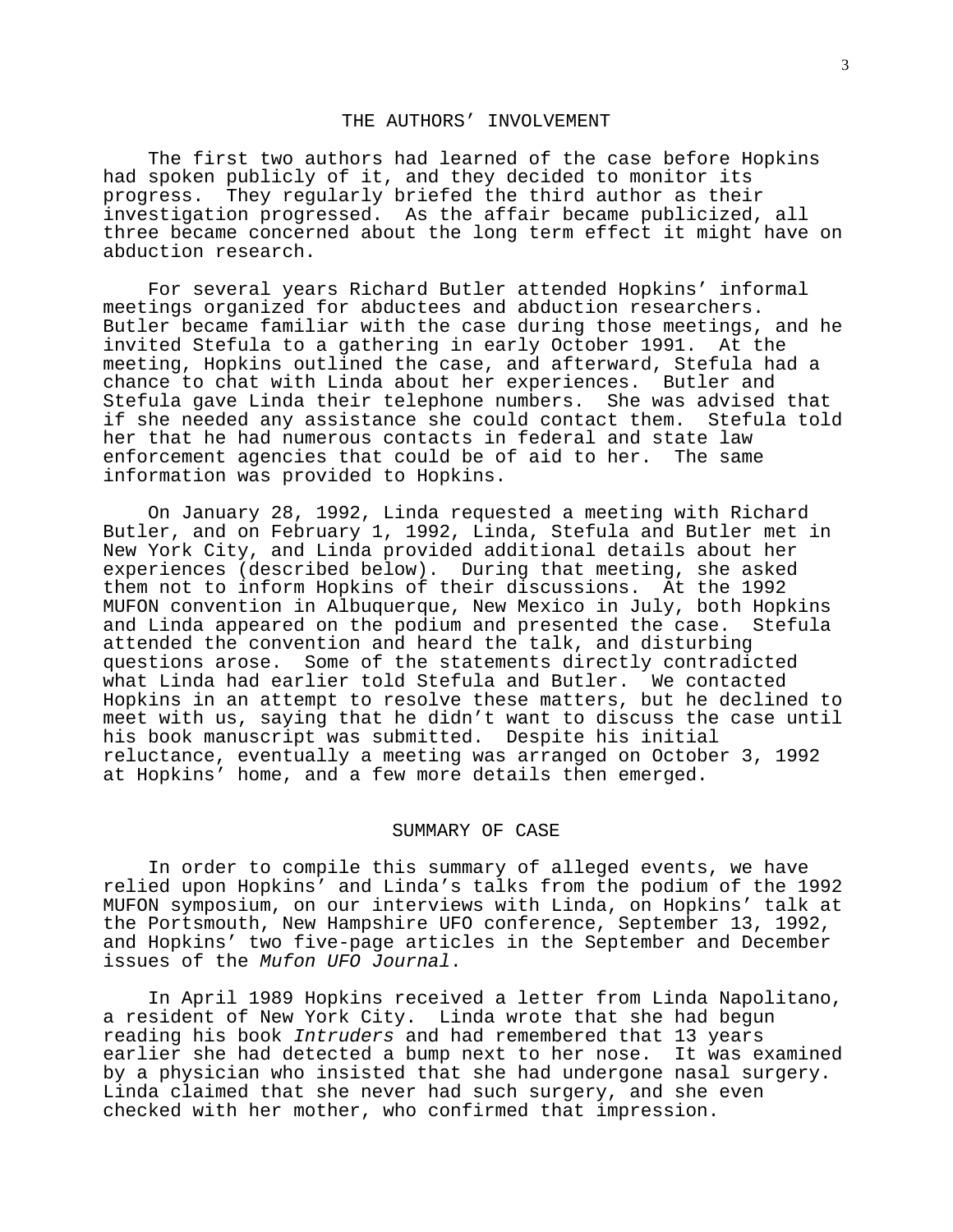Hopkins took an interest in the case because there was a potential for medical evidence and because Linda lived relatively close to Hopkins, which facilitated their meeting. Linda visited Hopkins and discussed her past experiences with him. She recalled some pertinent earlier events in her life but believed that she was no longer directly involved with any abduction phenomena. Linda then began attending meetings of Hopkins' support group for abductees.

 On November 30, 1989, Linda called Hopkins and reported that she had been abducted during the early morning hours of that day, and she provided some details. A few days later, she underwent regressive hypnosis, and Linda remembered floating out of her apartment window, 12 stories above the ground. She recalled ascending in a bluish-white beam of light into a craft which was hovering over the building.

# Richard and Dan

 Over a year later (February 1991), Hopkins received a letter signed with the first names, Richard and Dan. (We have no hard evidence that "Richard" and "Dan" actually exist. In order to avoid overburdening the reader, we will typically omit the word "alleged" when mentioning them.) The letter claimed that the two were police officers who were under cover in a car beneath the elevated FDR Drive between 3:00 and 3:30 a.m. in late November 1989. Above a high-rise apartment building, they observed a large, bright reddish-orange object with green lights around its side. They wrote that they saw a woman and several strange figures float out a window and up into the object. Richard and Dan said that they had come across Hopkins' name and decided to write to him. They went on to say that they were extremely concerned about her well being, wanted to locate the woman, talk to her, and be assured that she was alive and safe. The two also mentioned that they could identify the building and window from which she emerged.

 After receiving the letter, Hopkins promptly called Linda and told her that she might expect a visit from two policemen. A few days later, Linda telephoned Hopkins to tell him that she had been visited by Richard and Dan. When they had knocked on her door, introducing themselves as police officers, she was not too surprized because she reports that police frequently canvass her apartment complex looking for witnesses to crimes. Even with Hopkins' prior call, she did not expect Richard and Dan to actually appear. After they arrived and entered her home, there was an emotional greeting, and they expressed relief that she was alive. However, Richard and Dan were disinclined to meet with or talk to Hopkins, despite the fact that they had written him earlier and despite Linda's entreaties to do so. Richard asked Linda if it was acceptable for them to write out an account of their experience and then read it into a tape recorder. She agreed, and a couple weeks later Hopkins received a tape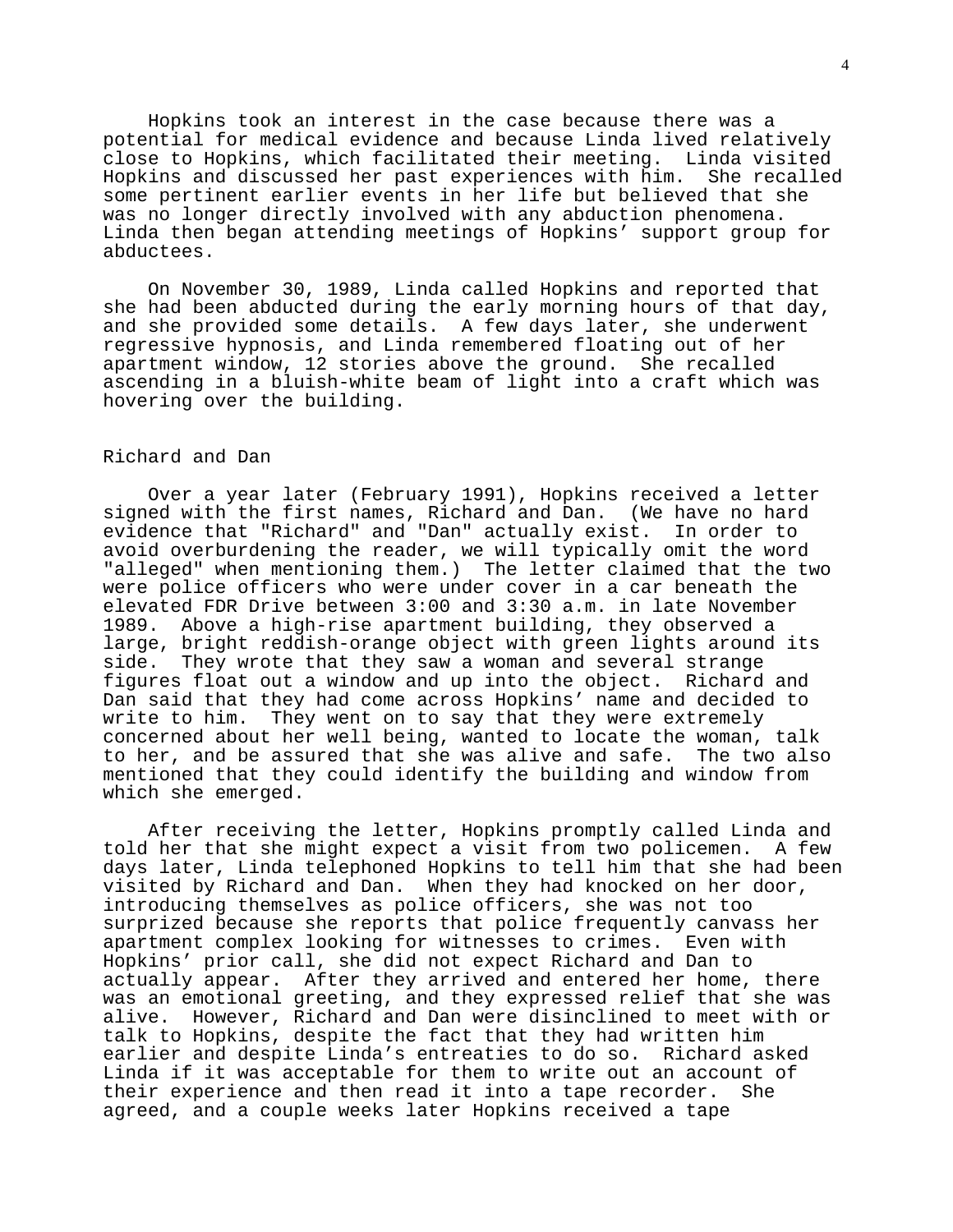recording from Richard describing their experience.

 Some time thereafter, Hopkins received a letter from Dan giving a bit more information. The letter reported that Richard had taken a leave of absence because the close encounter had been so emotionally traumatic. Dan also mentioned that Richard secretly watched Linda. (This information is from Hopkins' oral presentation at the 1992 MUFON symposium in Albuquerque. At the Portsmouth, New Hampshire conference, Hopkins said that he had received a letter from Richard saying that Dan was forced to take of leave of absence. It is not clear if Hopkins misspoke at some point, or whether both individuals took leaves of absence.)

 Hopkins received another letter from Dan which said that he and Richard were not really police officers but actually security officers who had been driving a very important person (VIP) to a helicopter pad in lower Manhattan when the sighting occurred. The letter claimed that their car stalled, and Richard had pushed it, parking it beneath the FDR Drive. According to Dan, the VIP had also witnessed the abduction event and had become hysterical.

## The Kidnappings

 Linda claimed that in April of 1991 she encountered Richard on the street near her apartment. She was asked to get into a car that Dan was driving, but she refused. Richard picked her up and, with some struggle, forced her into the vehicle. Linda reported that she was driven around for 3 1/2 hours, interrogated about the aliens, and asked whether she worked for the government. She also said that she was forced to remove her shoes so they could examine her feet to determine whether she was an ET alien (they later claimed that aliens lack toes). Linda did remember another car being involved with the kidnapping, and under hypnotic regression she recalled the license plate number of that car, as well as part of the number of the car in which she rode. Hopkins reports that the numbers have been traced to particular "agencies" (he gave no further details).

 At the MUFON symposium, Linda was asked if she had reported the kidnapping to the police. She said that she had not and went on to say that the kidnapping was legal because it had to do with national security.

 In conversations with Butler in early 1992, Linda had expressed concerns about her personal safety. A meeting was arranged with Stefula because of his background in law enforcement. During the afternoon and early evening of February 1, the three met in New York City, and Linda described further details of the kidnappings.

 She reported that on the morning of October 15, 1991, Dan accosted her on the street and pulled her into a red Jaguar sports car. Linda happened to be carrying a tape recorder and was able to surreptitiously record a few minutes of Dan's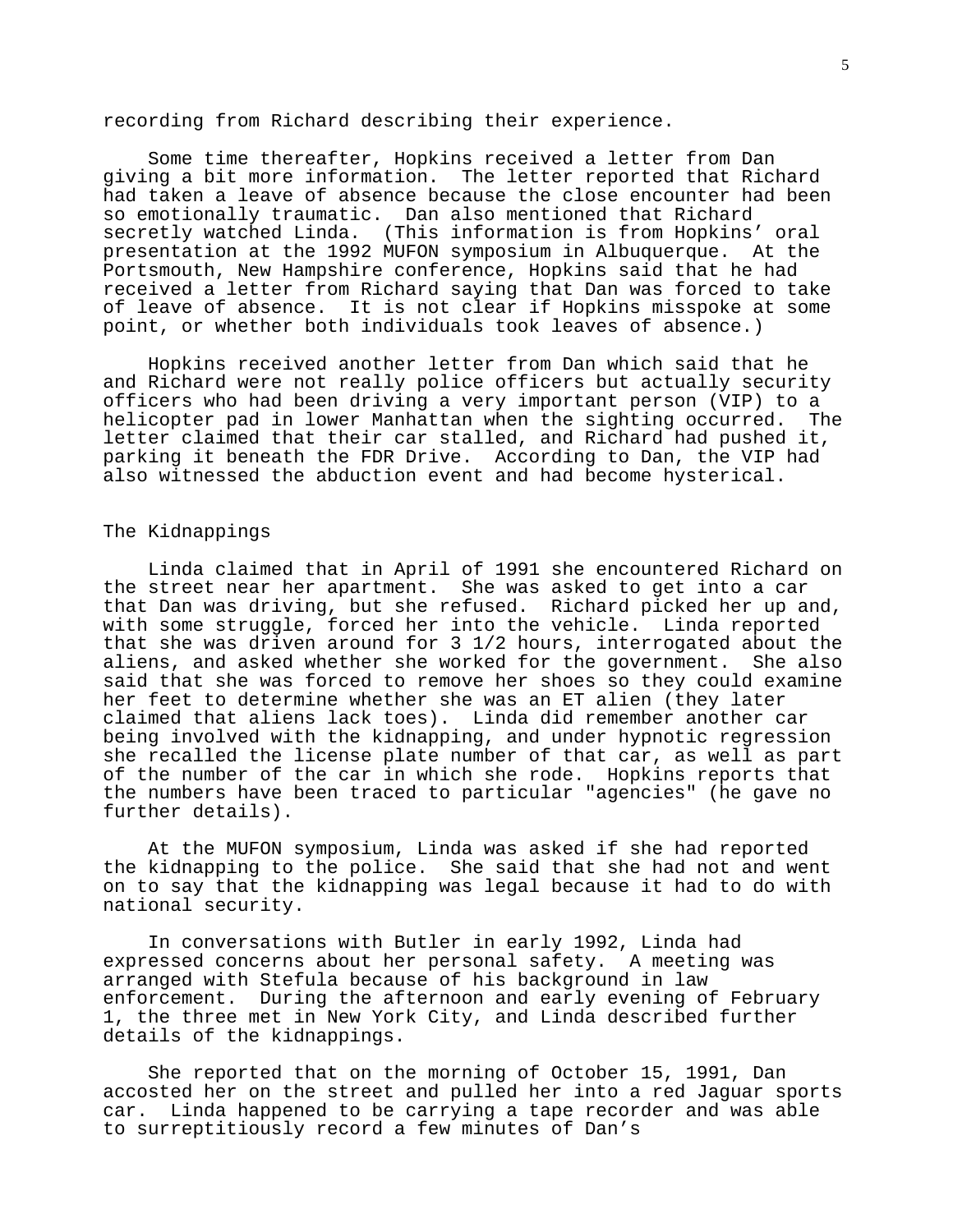questioning, but he soon discovered and confiscated it. Dan drove to a beach house on the shore of Long Island. There he demanded that Linda remove her clothes and put on a white nightgown, similar to the one she wore the night of the abduction. He said he wanted to have sex with her. She refused but then agreed to put on the nightgown over her clothes. Once she did, Dan dropped to his knees and started to talk incoherently about her being the "Lady of the Sands." She fled the beach house, but Dan caught her on the beach and bent her arm behind her. He placed two fingers on the back of her neck, leading Linda to believe that it was a gun. He then forced her into the water and pushed her head under twice. He continued to rave incoherently, and as her head was being pushed under for the third time, she believed that she would not come up again. Then, a "force" hit Dan and knocked him back onto the beach. She started to run but heard a sound like a gun being cocked. She looked back and saw Dan taking a picture of her (Linda mentioned that pictures from the beach were eventually sent to Hopkins). She continued running, but Richard appeared beside her, seemingly out of nowhere. He stopped her and convinced her to return to the beach house and told her that he would control Dan by giving him a Mickey Finn. She agreed. Once inside, Richard put Dan in the shower to wash off the mud and sand from the beach. This gave Linda a chance to search the premises; she recovered her casette tape and discovered stationery bearing a Central Intelligence Agency letterhead.

 In a brief conversation on October 3, 1992, Hopkins told Hansen that Linda came to him shortly after she arrived back in Manhattan after the kidnapping. She was disheveled, had sand in her hair, and was traumatized by the experience.

## Further Contacts with Richard and Dan

 During the February 1 meeting with Butler and Stefula, Linda reported that she had met Richard outside a Manhattan bank on November 21, 1991. He told her of Dan's deteriorating mental condition. During the Christmas season, Linda received a card and a three page letter from Dan (dated 12/14/91). The letter bore a United Nations stamp and postmark (the UN building in New York has a post office which anyone can use). Dan wrote that he was in a mental institution and was kept sedated. He expressed a strong romantic interest in Linda. Some of his remarks suggested that he wanted to kidnap her, take her out of the country, and marry her; Linda seemed alarmed by this (she gave a copy of the letter to Stefula and Butler).

 Linda also asserted that on December 15 and December 16, 1991, one of the men had tried to make contact with her near the shopping area of the South Street Seaport. He was driving a large black sedan with Saudi Arabian United Nations license plates. During the first incident, to avoid him, Linda reported that she went into a shop. The second day a similar thing happened, and she stood next to some businessmen until he left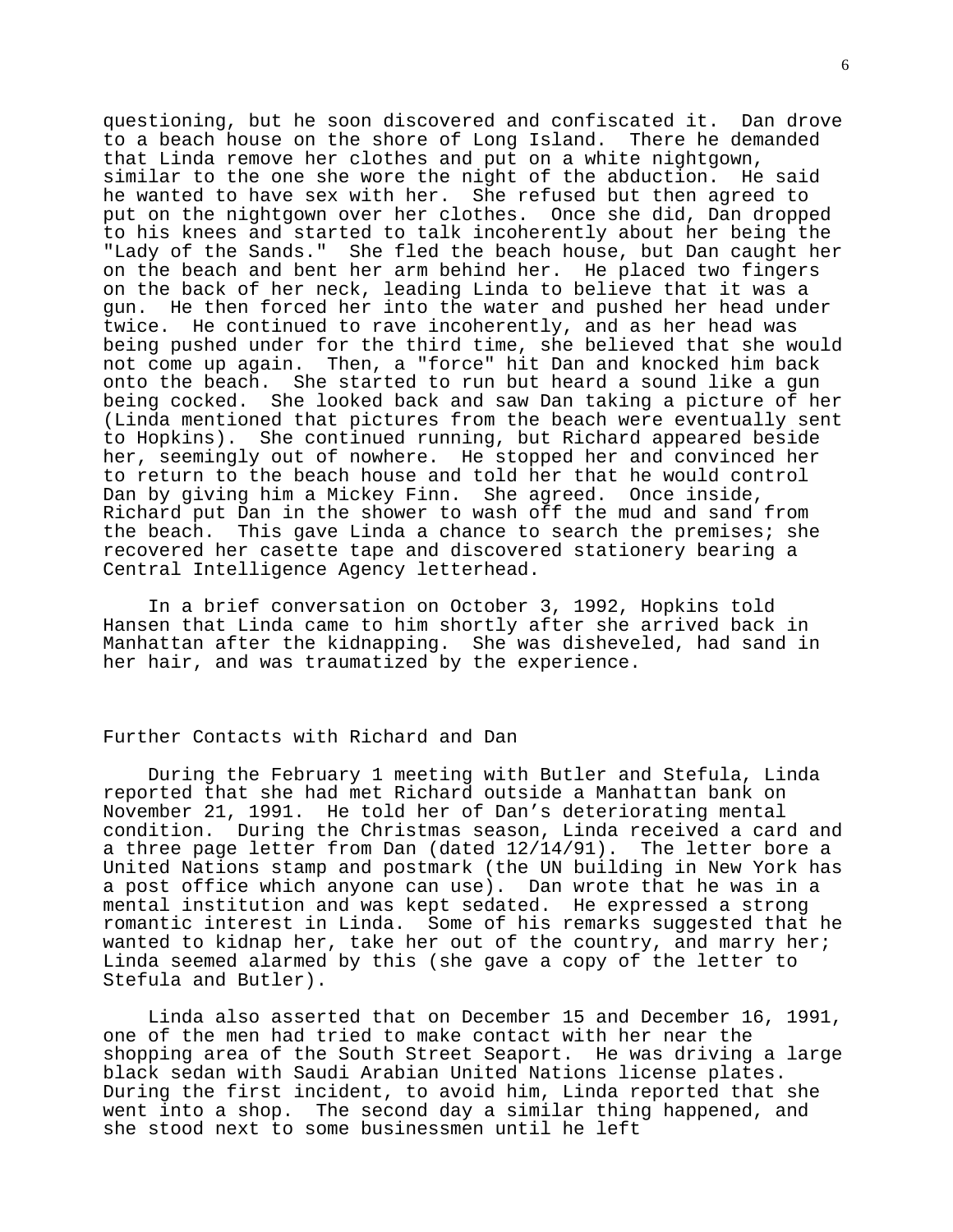the area.

## The Third Man

 At the February 1 meeting, Linda mentioned that Hopkins had received a letter from "the third man" (the VIP), and she was able to repeat entire sentences from this letter, seemingly verbatim. It discussed ecological danger to the planet, and Linda indicated that aliens were involved in ending the Cold War. The letter ended with a warning to Hopkins to stop searching for "the third man" because it could potentially do harm to world peace.

 Linda also related a few more details of her November 1989 abduction. She said that the men in the car had felt a strong vibration at the time of the sighting. Linda also claimed that in subsequent hypnotic regressions she recalled being on a beach with Dan, Richard, and the third man, and she thought somehow she was being used by the aliens to control the men. She communicated with the men telepathically and said that she felt that she had known Richard prior to the November 1989 abduction, and she suggested that they possibly had been abducted together previously. We also learned that the third man was actually Javier Perez de Cuellar, at that time Secretary General of the United Nations. Linda claimed that the various vehicles used in her kidnappings had been traced to several countries' missions at the UN.

 At the Portsmouth, New Hampshire conference, Hopkins spoke of the third man saying: "I am trying to do what I can to shame this person to come forward."

### Witness on the Brooklyn Bridge

 In the summer of 1991, a year and a half after the UFO abduction, Hopkins received a letter from a woman who is a retired telephone operator from Putnam County, New York (Hopkins has given this woman the pseudonym of Janet Kimble). Hopkins did not bother to open the letter, and in November 1991, he received another one from her marked on the outside "CONFIDENTIAL, RE: BROOKLYN BRIDGE." The odd outside marking and the fact that she had written two letters, seem to have raised no suspicions in Hopkins' mind. The woman, a widow of about sixty, claimed to have been driving on the Brooklyn Bridge at 3:16 a.m., November 30, 1989. She reported that her car stopped and the lights went out. She too saw a large, brightly lit object over a building; in fact, the light was so bright that she was forced to shield her eyes, though she was over a quarter mile away. Nevertheless, she claimed to have observed four figures in fetal positions emerge from a window. The figures simultaneously uncurled and then moved up into the craft. Ms. Kimble was quite frightened by the event, and people in cars behind her were "running all around their cars with theirs (sic) hands on their heads, screaming from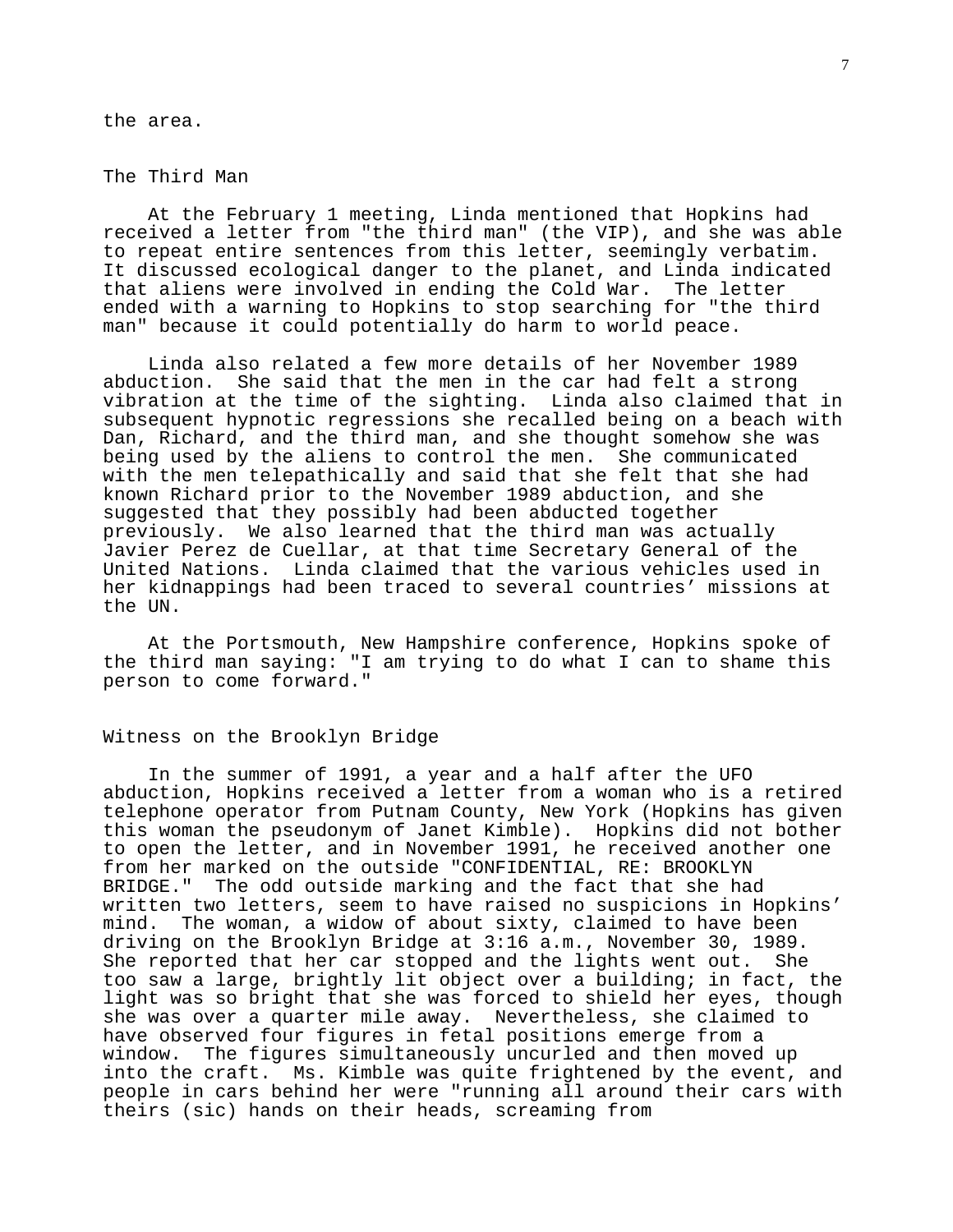horror and disbelief" (quoted in Hopkins, 1992d, p. 7). She wrote: "I have never traveled back to New York City after what I saw and I never will again, for any reason" (Hopkins, 1992d, p. 5). Despite her intense fear and all the commotion, she had the presence of mind to rummage through her purse to find her cigarette lighter to illuminate her watch in order to determine the time.

 Hopkins has interviewed this woman in person and over the phone. The woman claimed to have obtained his name in a bookstore; she called the Manhattan directory assistance for his telephone number and then looked up his address in the Manhattan White Pages. She alleges that she was reticent about speaking of the incident and had only told her son, daughter, sister, and brother-in-law about the event.

### The Nasal X-ray

 In November 1991 a doctor, whom Hopkins describes as "closely connected with Linda," took an X-ray of Linda's head because she knew about the story of the nasal implant and because Linda frequently spoke of the problem with her nose. The X-ray was not developed immediately. A few days later the doctor brought it to Linda but was very nervous and unwilling to discuss it. Linda took it to Hopkins, who showed it to a neurosurgeon friend of his. The neurosurgeon was astounded; a sizeable, clearly non-natural object could be seen in the nasal area. Hopkins has shown a slide of the X-ray during his presentations, and the implant is strikingly apparent, even to a lay audience. The object has a shaft approximately 1/4 inch long with a curly-cue wire structure on each end.

## Other Unusual Aspects of the Case

 During our meeting with Linda on February 1, she gave us additional miscellaneous details that might be pertinent. We were told that she believed that she was under surveillance and described a light silver-gray van that had parked near her apartment. She also claimed that she had once been a professional singer and the lead on a hit record, but she had lost her singing voice one day while in the shower. Linda mentioned that she was given to understand that her blood was quite unusual. A doctor had informed her that her red blood cells did not die, but instead they rejuvenated. She wondered whether this might be due to an alien influence; some time later she attempted to locate the doctor but was unable to do so. Linda seemed to imply that she now believed that she was part alien or somehow worked with the aliens.

 Linda also told us that she had an agreement with Budd Hopkins to split equally any profits from a book on the case.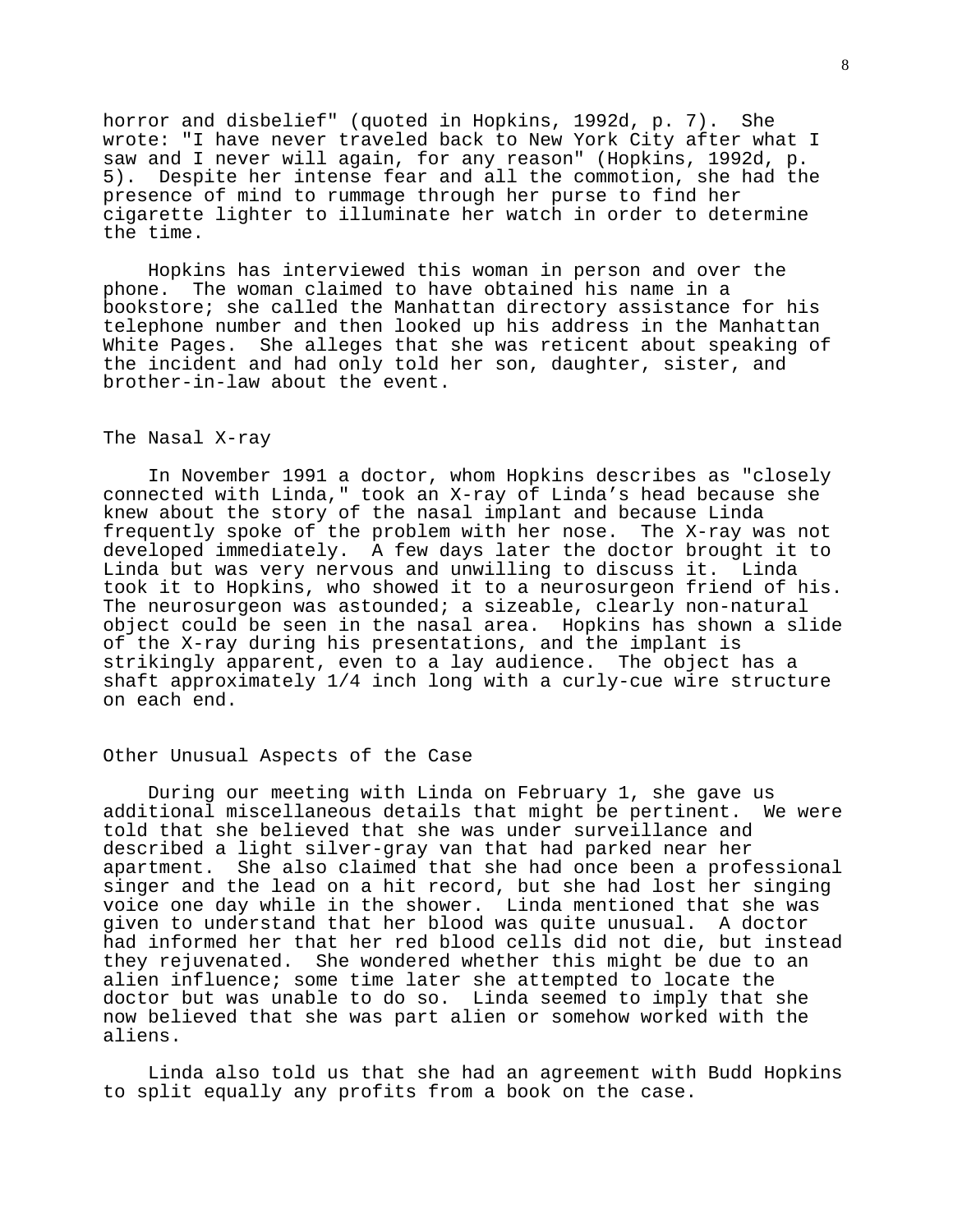### INITIAL PROBLEMS WITH THE CASE

 There are a number of obvious but unanswered questions that raise immediate doubts about the credibility of the case.

 The most serious problem is that the three alleged principal corroborating witnesses (Richard, Dan, and Perez de Cuellar) have not been interviewed face-to-face by Hopkins, although it has been over a year and a half since initial contact with Hopkins and over three years since the abduction.

 Richard and Dan allegedly met with Linda and have written letters to Hopkins. Linda has a picture of Dan. Yet Dan and Richard refuse to speak directly with Hopkins. No hard evidence confirms that Richard and Dan even exist.

 Though they initially expressed extreme concern over the well being of Linda, the alleged "Dan" and "Richard" waited more than a year before contacting Linda and Hopkins. Why? Furthermore, they contacted Hopkins before they visited Linda. How did this come about? After all, they knew the location of Linda's apartment, so it would seem that they would have had no reason to contact Hopkins. Why did they bother with him at all?

 The woman on the bridge said that before contacting Hopkins she only discussed the matter with her son, daughter, sister and brother-in-law. Why didn't she contact other UFO investigators? Why only Hopkins? If there is some unclear reporting on this point and she did actually contact others, can such be verified? Has there been any investigation of this woman such as checking with her neighbors, friends, family, or previous employers? What is her background? Has she had any previous relationship with Linda? These questions have not been addressed, and thus the credibility of the only directly interviewed, corroborating, first-hand witness remains in doubt.

 Dan has spent time in a mental institution. Richard suffered extreme emotional distress, forcing him to take a leave of absence from his job. Assuming that these two people actually exist, one must now be careful in accepting their claims (even if offered in good faith). Despite their debilitating mental problems, at least one of them was allowed to drive a car with UN license plates. Are we really to believe that they returned to active duty in a sensitive position (presumably carrying firearms) and were given use of an official car?

 Who was the doctor who took the X-rays? We are only told that this person is closely connected with Linda. Why isn't a formal report available? Given the alarming nature of the outcome, why wasn't there an immediate examination? Linda said that the doctor was "nervous" and didn't want to talk about the X-ray. It is not clear whether Hopkins has ever met this alleged doctor. Instead, Hopkins showed the X-ray to a friend of his.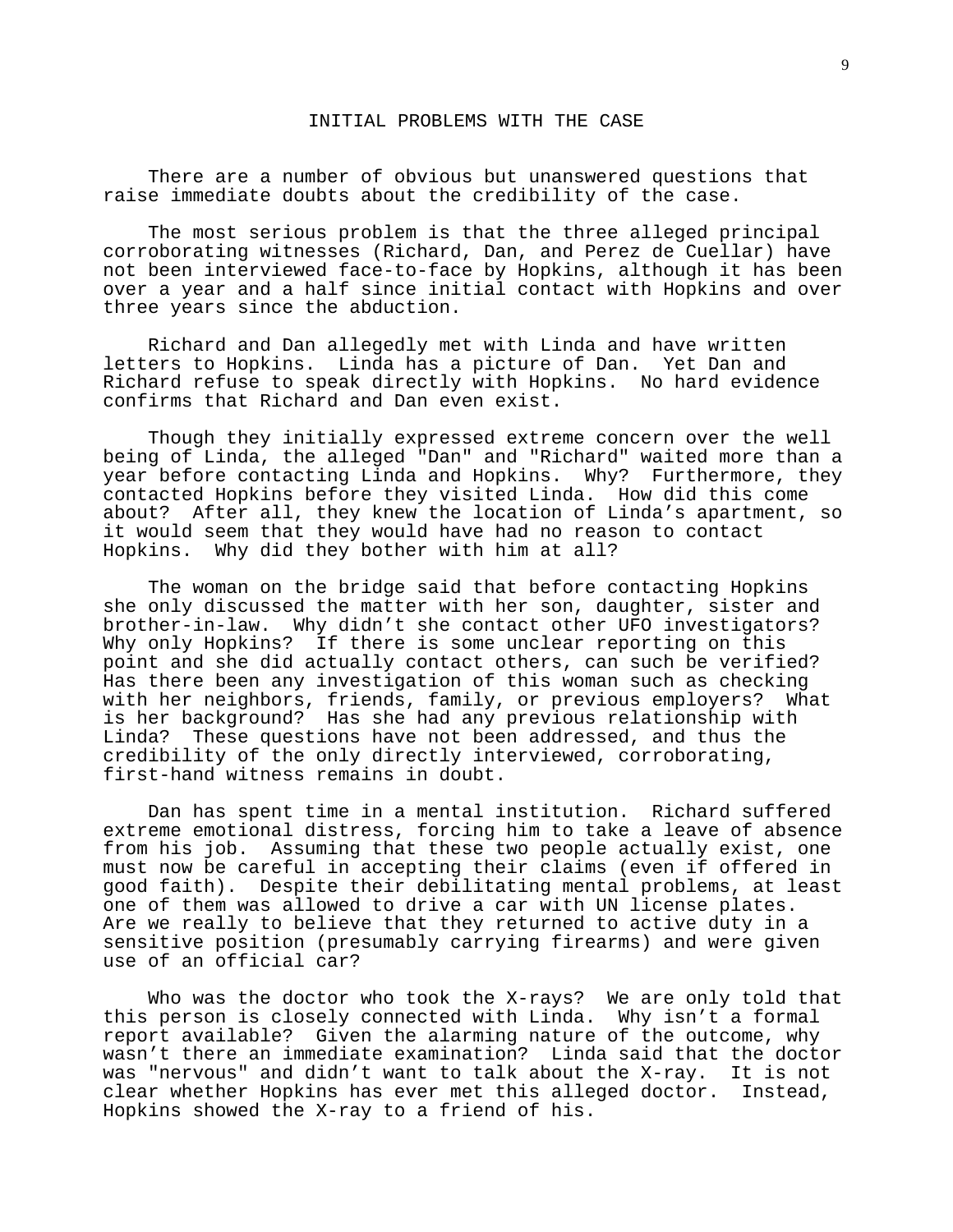Some have speculated that Linda may have simply put some small object in her nose and had a friendly X-ray technician assist. We have seen no evidence to exclude this possibility.

 Linda claims that she was kidnapped twice, nearly drowned, and further harassed. Yet she refuses to contact the police, even after Hopkins' urging. During the February 1, 1992 meeting with Stefula and Butler, Linda asked if she had legal grounds to "shoot" Dan if he attempted another abduction of her by force. Stefula advised against it and recommended that she go to the police and make an official complaint. She declined. If she was afraid, why didn't her husband contact authorities? The most plausible reason is that if a report was filed, and her story proved false, she could be subject to criminal charges. Linda's failure here raises enormous questions of credibility.

#### OUR INVESTIGATION

 Despite the numerous problems outlined above, we believed it worthwhile to gain additional information because so many people had contacted us with questions. On September 19, 1992, Stefula, Butler, and Hansen traveled to New York City in order to visit the site of the alleged abduction. We found that Linda's apartment complex has a large courtyard with guard house manned 24 hours a day. We talked with the security guard and his supervisor and asked if they had ever heard about a UFO encounter near the complex. They reported hearing nothing about one. We also asked if the police routinely enter the complex and undertake door-todoor canvassing in order to find witnesses to crimes. They said that this was a very rare practice. We obtained the name and phone number of the apartment manager and called him a few days later. He reported knowing nothing about the UFO sighting, nor had he heard anything about it from any of the approximately 1600 residents in the complex.

 We also visited the site under the FDR drive where Richard and Dan purportedly parked their car. This was in a direct line of sight and nearly across the street from the loading dock of the New York Post. We spoke with an employee of the Post, who told us that the dock was in use through most of the night. A few days later, we called the New York Post and spoke to the person who was the loading dock manager in 1989. He told us that the dock is in use until 5:00 a.m. and that there are many trucks that come and go frequently during the early morning hours. The manager knew nothing of the UFO which supposedly appeared only a couple blocks away.

 Also in September, a colleague of ours contacted the Downtown Heliport, on Pier Six on the East River of Manhattan. That is the only heliport on the east side of Manhattan between Linda's apartment and the lower tip of the island. Our colleague was informed that the normal hours of operation of the heliport are from 7:00 a.m to 7:00 p.m. The Senior Airport Operations Agent researched the records and found that there were no helicopter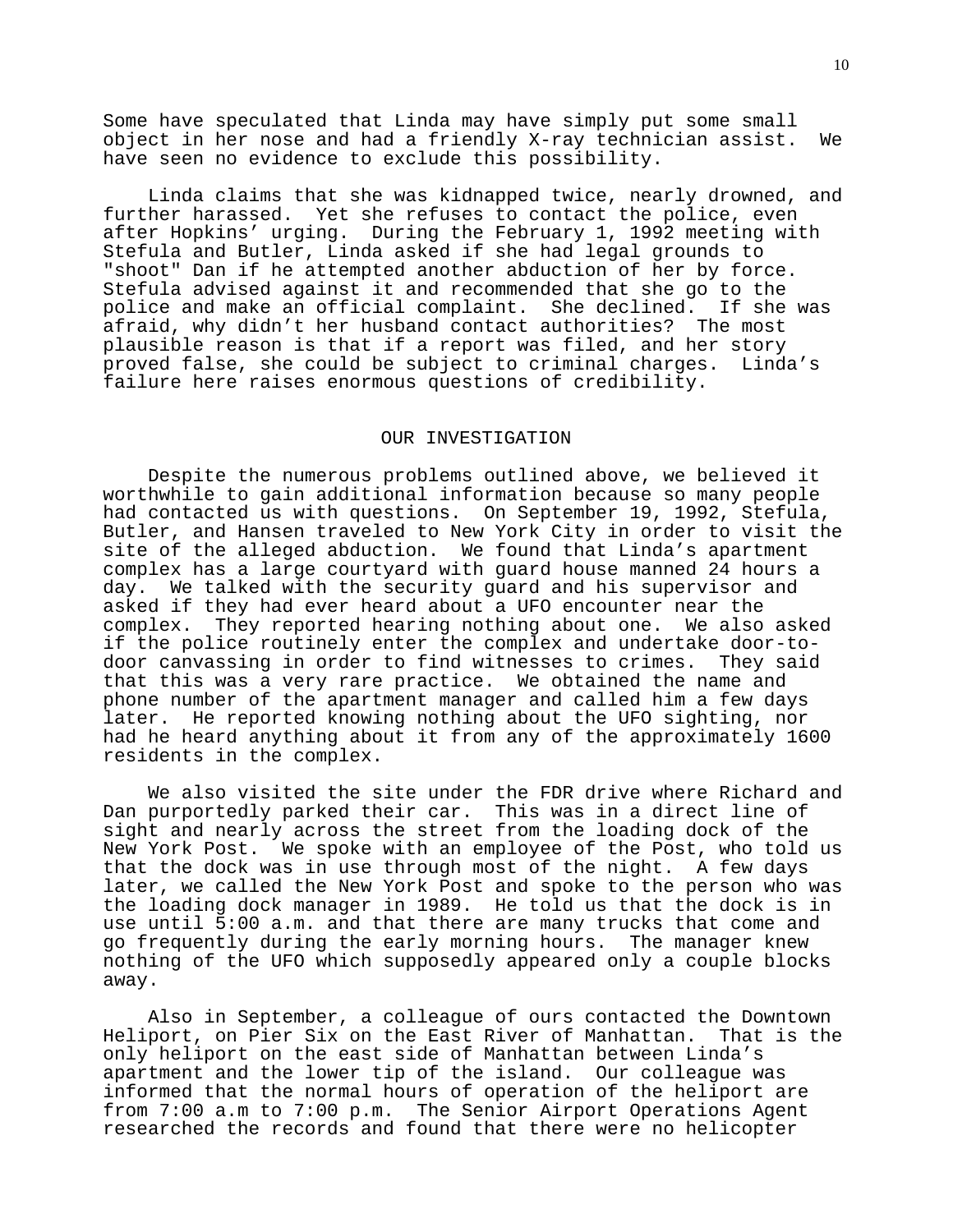movements on November 30, 1989 before normal hours. Our colleague was also told that about six months previously, the heliport authorities had been approached by a man in his fifties with white hair who had made a similar inquiry. That man had asked about a UFO that had crashed into the East River.

## The Meeting of October 3

 On October 3, 1992, we met with Hopkins and his colleagues at his residence in Manhattan. Among those in attendance were David Jacobs, Walter H. Andrus, and Jerome Clark. During our meeting a number of questions were raised, and some of Hopkins' answers revealed a great deal about his investigations as well as the attitudes of Jacobs, Andrus, and Clark. Linda's statements also told us much.

 We inquired if Hopkins had asked the guards of the apartment complex whether they had seen the UFO. He indicated that he had not done so. This is quite surprising, considering that the UFO was so bright that the woman on the bridge had to shield her eyes from it even though she was more than a quarter mile distant. One would have thought that Hopkins would have made inquiries of the guards considering the spectacular nature of the event.

 We noted that Linda had claimed that police canvassing of her apartment complex was a common occurrence. We asked Hopkins if he had attempted to verify this with the guards or the building manager. He indicated that he did not feel it necessary. Although this is a minor point, it is one of the few directly checkable statements made by Linda, but Hopkins did not attempt to confirm it.

 We asked about the weather on the night of the abduction. Amazingly, Hopkins told us that he didn't know the weather conditions for that period. This was perhaps one of the most revealing moments, and it gives great insight into Hopkins' capabilities as an investigator. If the weather had been foggy, rainy, or snowing, the visibility could have been greatly hampered, and the reliability of the testimony of the witnesses would need to be evaluated accordingly. Even the very first form in the MUFON Field Investigator's Manual requests information on weather conditions (Fowler, 1983, p. 30). We ourselves did check the weather and knew the conditions did not impede visibility. But the fact that Hopkins apparently had not bothered to obtain even this most basic investigatory information was illuminating. He claims to have much supporting evidence that he has not revealed to outsiders; however, because of Hopkins' demonstrated failure to check even the most rudimentary facts, we place absolutely no credence in his undisclosed "evidence."

 During the discussions, Hopkins' partisans made allusions to other world figures involved in this event, though they did not give names. Hopkins' supporters, who had been given information denied to us, seemed to believe that there was a large motorcade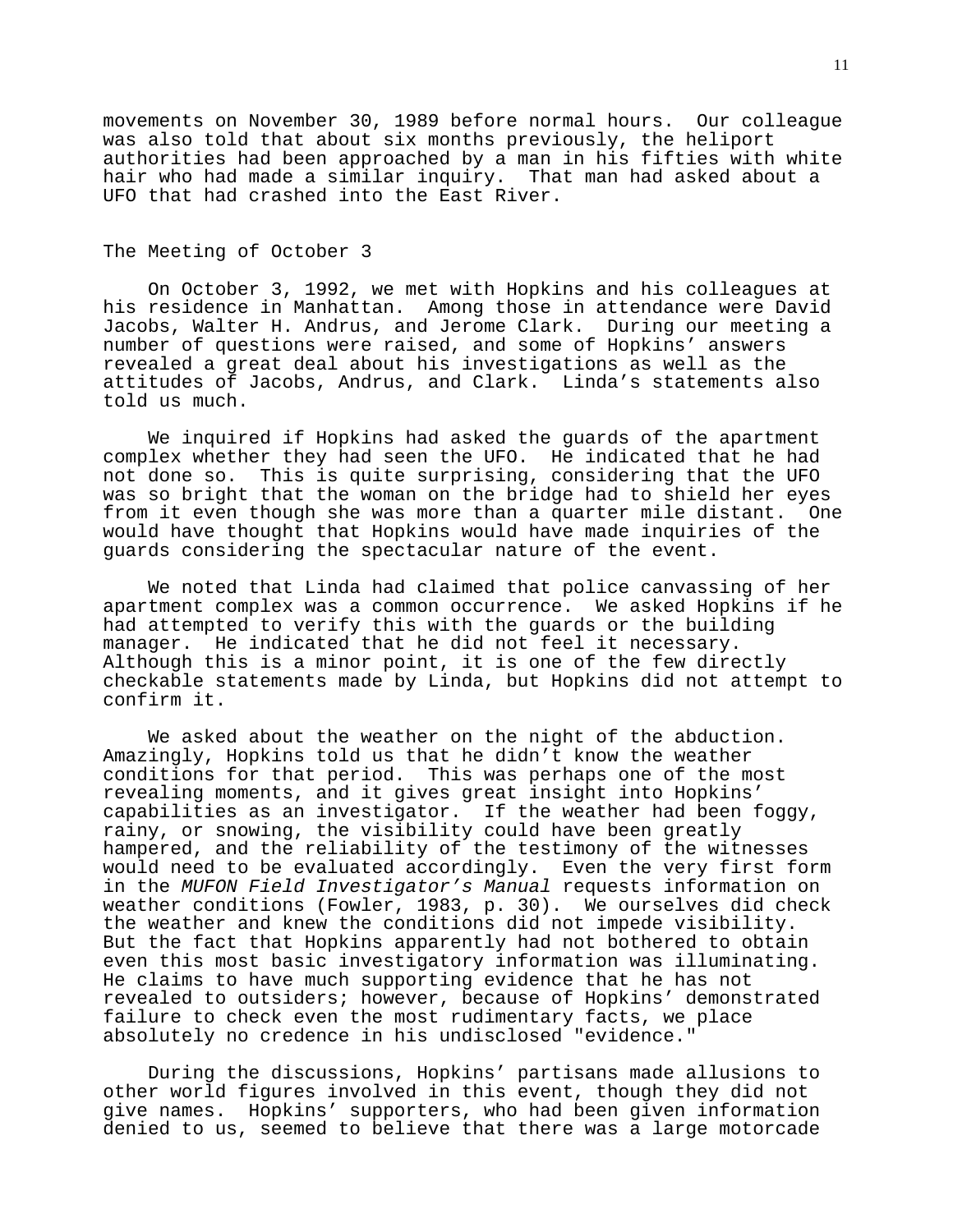that carried Perez de Cuellar and these other dignitaries in the early morning hours of November 30, 1989. At the meeting, we presented an outside expert consultant who for many years had served in dignitary protective services. He described the extensive preplanning required for moving officials and the massive coordination during the movements. Many people and networks would be alerted if there were any problems at all (such as a car stalling, or a delay in passing checkpoints). His detailed presentation seemed to take Hopkins aback. The consultant listed several specialized terms used by the dignitary protective services and suggested that Hopkins ask Richard and Dan the meaning of those terms as a test of their knowledge, and thus credibility. As far as we know, Hopkins has failed to contact Richard and Dan about that matter.

 During the beginning part of the October 3 meeting, Linda's husband answered a few questions (in a very quiet voice). He seemed to have difficulty with some of them, and Linda spoke up to "correct" his memory. He left the meeting very early, even though Linda was under considerable stress, and despite the fact that she was overheard asking him to stay by her side. His leaving raised many questions in our minds.

 Linda also responded to questions during the meeting. Early in the discussion, Hansen asked Linda's husband whether he was born and raised in the U.S. He replied that he had come to this country when he was 17. Linda promptly interjected that she knew why Hansen had asked that question. During a prior telephone conversation between Linda and Hansen, Linda had asserted that her husband was born and raised in New York. She acknowledged that she had previously deliberately misled Hansen.

 Later in the meeting the question arose about a financial agreement between Linda and Hopkins. Stefula noted that Linda had told him that she and Hopkins had an agreement to split profits from a book. Hopkins denied that there was any such arrangement, and Linda then claimed that she had deliberately planted disinformation.

 During the meeting, reports were heard from two psychologists. They concluded that Linda's intelligence was in the "average" range. One suggested that Linda would need the mind of a Bobby Fischer to plan and execute any hoax that could explain this case and that she was not capable of orchestrating such a massive, complex operation. Although these were supposedly professional opinions, we were not given the names of these psychologists.

 Ms. Penelope Franklin also attended the meeting. She is a close colleague of Hopkins and the editor of IF--The Bulletin of the Intruders Foundation. Hopkins had previously informed us in writing that Ms. Franklin was a coinvestigator on the Napolitano case. In a conversation during a break in the meeting, Franklin asserted to Hansen that Linda was absolutely justified in lying about the case. This remarkable statement was also witnessed by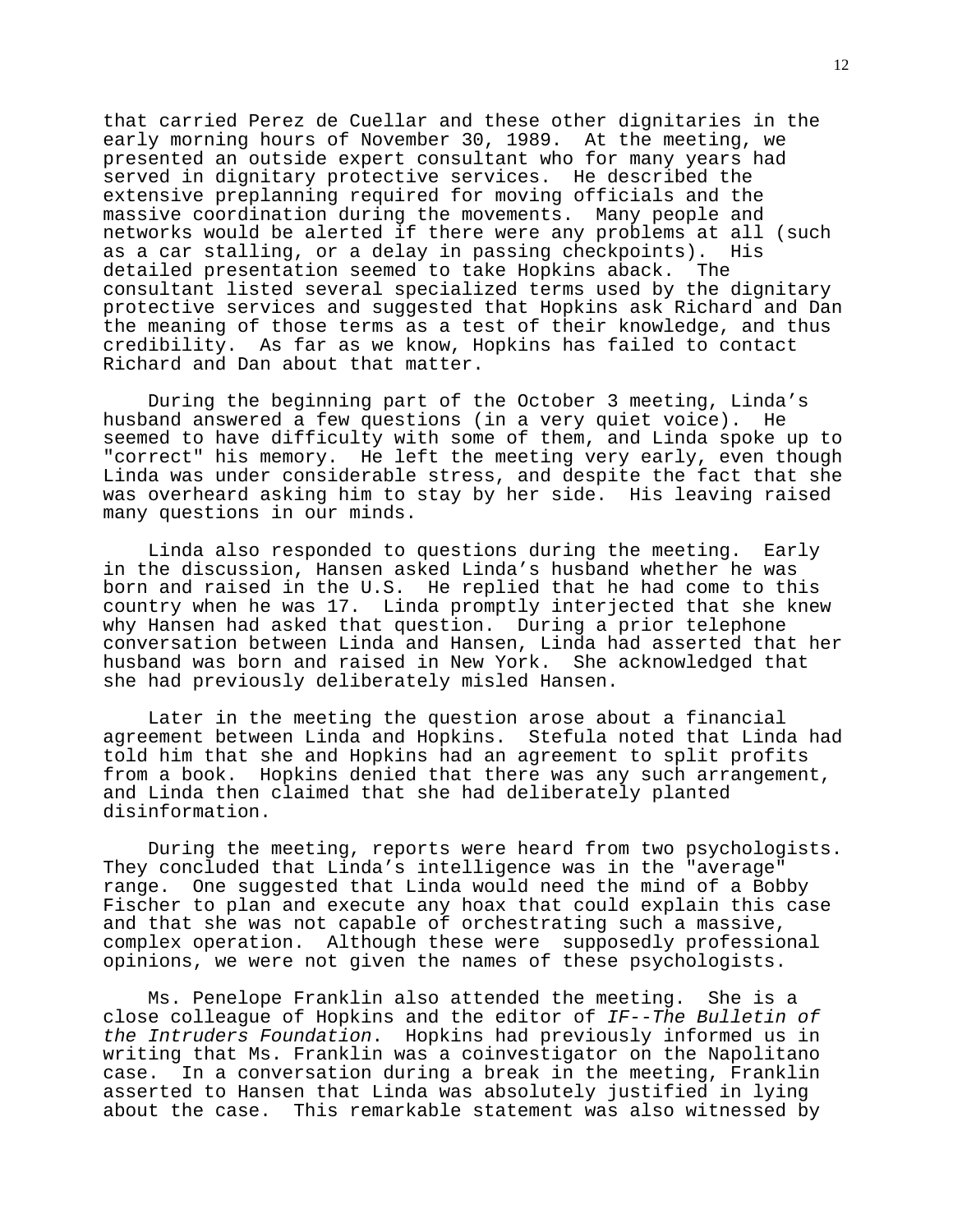Vincent Creevy, who happened to be standing between Franklin and Hansen.

 Franklin's statement raises very troubling questions, especially given her prominence within Hopkins' circle of colleagues. Her statement appears to violate all norms of scientific integrity. We can only wonder whether Linda has been counseled to lie by Hopkins or his colleagues. Have other abductees been given similar advice? What kind of a social and ethical environment are Hopkins and Franklin creating for abductees? We also cannot help but wonder whether Hopkins and Franklin believe it appropriate for themselves to lie about the case. They owe the UFO research community an explanation for Franklin's statement. If such is not forthcoming, we simply cannot accept them as credible investigators.

### HOPKINS' REACTION TO OUR INVESTIGATION

 In concluding his Mufon UFO Journal paper, Hopkins wrote: "if rumors are true and there are officially sanctioned intelligence agents within the various UFO investigative networks, these people will also be mobilized to subvert the case from the inside, even before its full dimensions are made known to the public at large" (Hopkins, 1992c, p. 16). Hopkins apparently takes this idea quite seriously. After he learned of our investigation, he warned Butler that he suspected Butler and Stefula of being government agents and that he planned to inform others of his suspicions. A few weeks after our October 3 meeting, he told people that he suspected Hansen of being a CIA agent. This was not an offhand remark made to a friend in an informal setting; rather this was asserted to a woman whom he did not know and who had happened to attend one of his lectures (member of MUFON in New Jersey who feared future repercussions if her name was mentioned, personal communication, November 7, 1992).

# A POSSIBLE LITERARY BASIS FOR ELEMENTS OF THE STORY

 This case is quite exotic, even for a UFO abduction. Government agents are involved, the UN Secretary General is a key witness, Linda was kidnapped in the interests of national security, concerns are expressed about world peace, the CIA is attempting to discredit the case, and the ETs helped end the Cold War. The story is truly marvellous, and one might wonder about its origin. We wish to draw the readers' attention to the science fiction novel, Nighteyes, by Garfield Reeves-Stevens. This work was first published in April 1989, a few months before Linda claimed to have been abducted from her apartment.

 The experiences reported by Linda seem to be a composite of those of two characters in Nighteyes: Sarah and Wendy. The parallels are striking; some are listed in Table 1. We have not bothered to include the similarities commonly reported in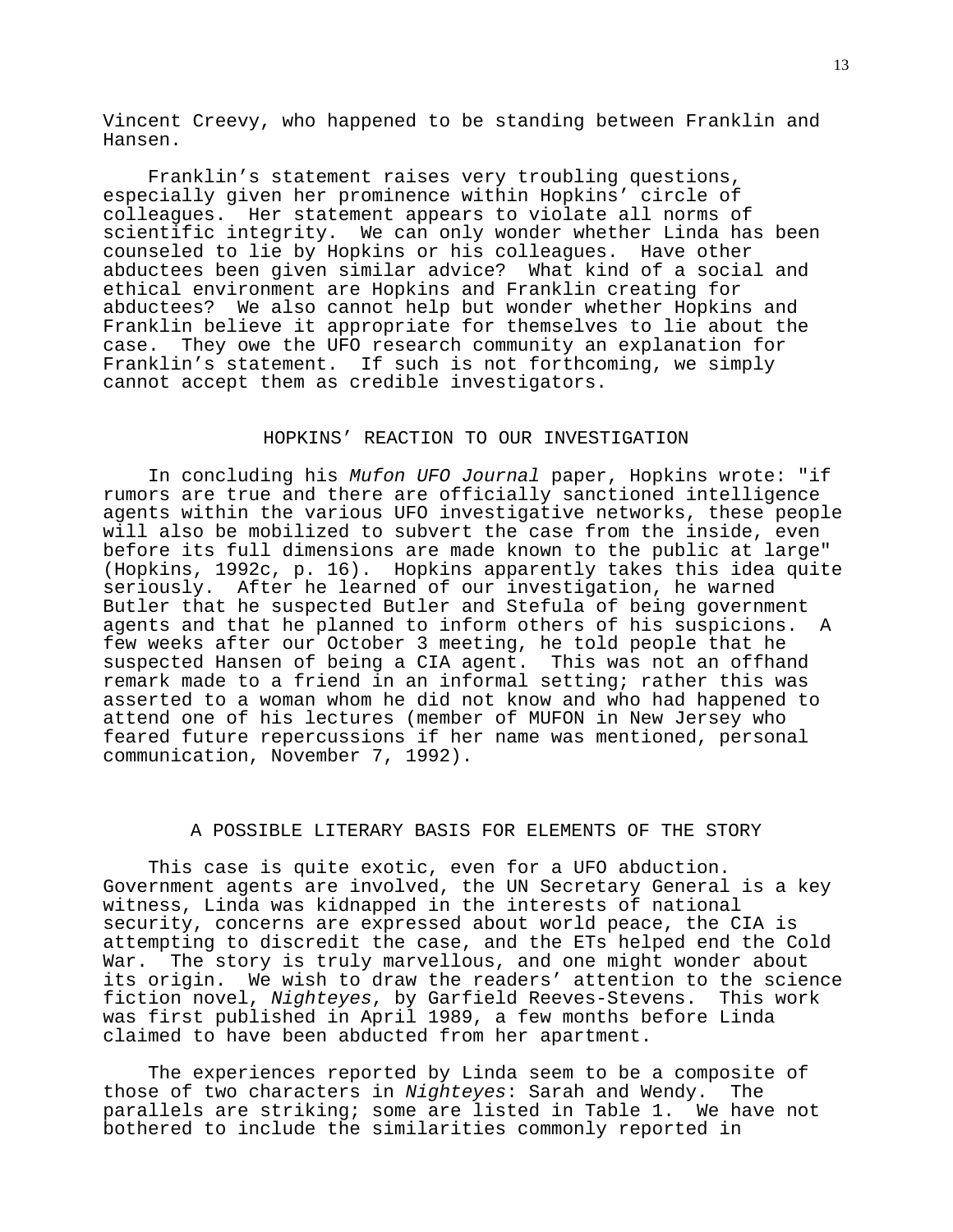abduction experiences (e.g., implants, bodily examinations, probes, etc.). The parallels are sufficiently numerous to lead us to suspect that the novel served as the basis for Linda's story. We want to emphasize that the parallels are with discrete elements of the case and not with the story line itself.

Table 1 - Similarities Between the Linda Napolitano Case and the Science Fiction Novel Nighteyes

\* Linda was abducted into a UFO hovering over her high-rise apartment building in New York City.

 Sarah was abducted into a UFO hovering over her high-rise apartment building in New York City.

Dan and Richard initially claimed to have been on a stakeout and were involved in a UFO abduction in during early morning hours.

 Early in Nighteyes two government agents were on a stakeout and became involved in a UFO abduction during early morning hours.

- \* Linda was kidnapped and thrown into a car by Richard and Dan. Wendy was kidnapped and thrown into a van by Derek and Merril.
- \* Linda claimed to have been under surveillance by someone in a van.

Vans were used for surveillance in Nighteyes.

\* Dan is a security and intelligence agent.

Derek was an FBI agent.

\* Dan was hospitalized for emotional trauma.

 One of the government agents in Nighteyes was hospitalized for emotional trauma.

- \* During the kidnapping Dan took Linda to a safe house. During the kidnapping Derek took Wendy to a safe house.
- \* The safe house Linda visited was on the beach.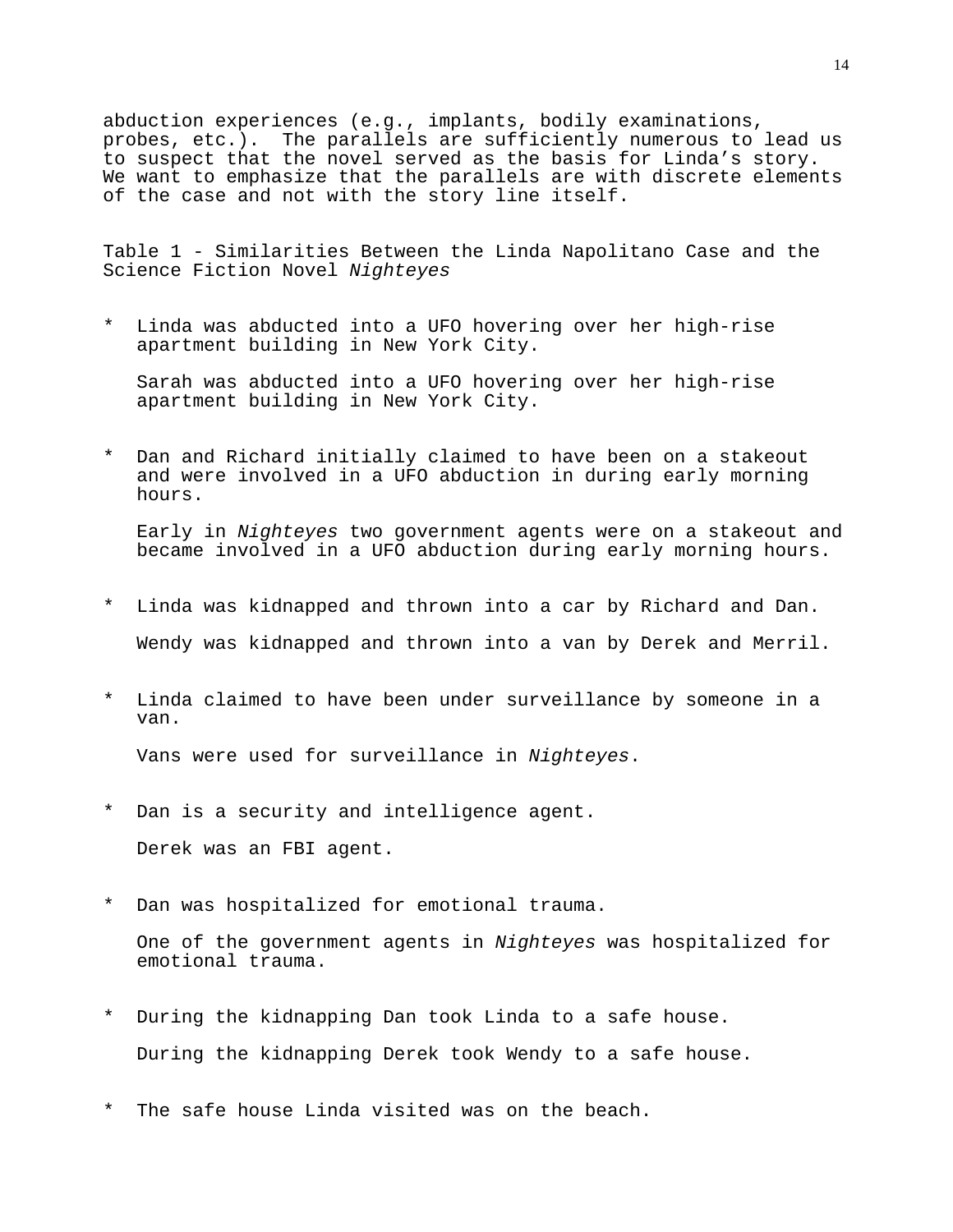In Nighteyes, one safe house was on the beach.

\* Before her kidnapping, Linda contacted Budd Hopkins about her abduction.

 Before her kidnapping, Wendy contacted Charles Edward Starr about her abduction.

\* Budd Hopkins is a prominent UFO abduction researcher living in New York City and an author who has written books on the topic.

 Charles Edward Starr was a prominent UFO abduction researcher living in New York City and an author who had written books on the topic.

\* Linda and Dan were abducted at the same time and communicated with each other during their abductions.

 Wendy and Derek were abducted at the same time and communicated with each other during their abductions.

\* Linda thought she "knew" Richard previously.

Wendy "knew" Derek previously.

\* Dan expressed a romantic interest in Linda.

Derek became romantically involved with Wendy.

\* Dan and Richard felt considerable vibration during the close encounter.

During the UFO landing in Nighteyes there was much vibration.

\* Photographs of Linda were taken on the beach and sent to Hopkins.

 In Nighteyes, photographs taken on a beach played a central role.

\* The letter from "the third man" warned of ecological problems and potential harm to world peace if there was interference.

Wendy was racing world disaster in Nighteyes.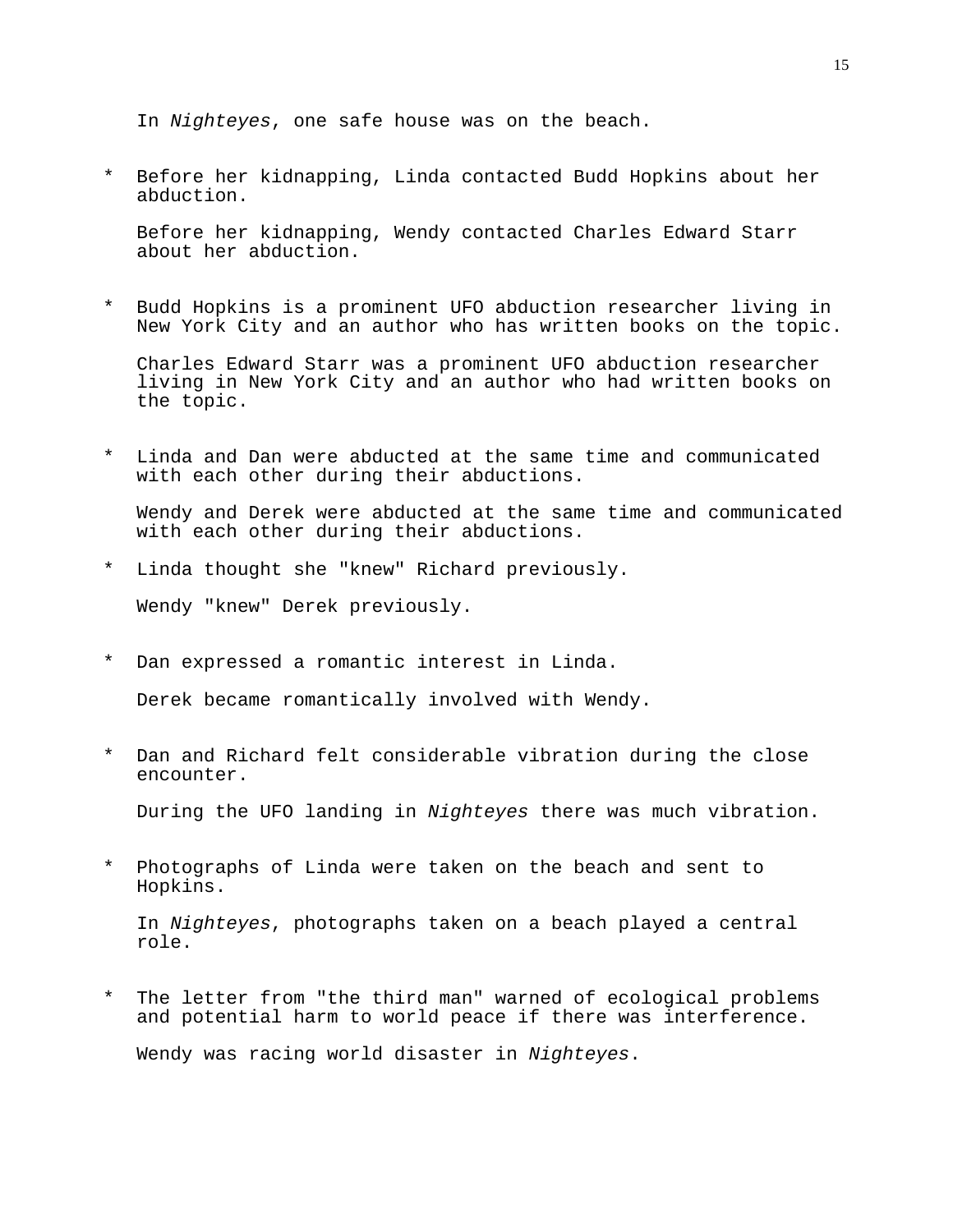### THE REACTION OF THE UFOLOGY'S LEADERSHIP

 One of the most curious features of our investigation has been the reaction of several prominent leaders in ufology. Indeed, in the long run, this may turn out to be the most important part of the entire affair.

 After the MUFON symposium in July, Stefula had several conversations with Walter Andrus, International Director of MUFON. Andrus told him that MUFON had no interest in publishing any material critical of this case even though they had published an article describing it as "The Abduction Case of the Century." This is a most surprising statement from a leader of an organization which purports to be scientific. Andrus' statements should raise questions about the legitimacy of MUFON's claims to use objective, scientific methods.

 On September 14, 1992, Hopkins faxed Butler a letter saying that as a long-standing member of MUFON, he was issuing an "order" (his word). He "ordered" Stefula and Butler to stop their investigation of the case. We found this very curious, and we wondered how Hopkins, as a member of MUFON, could believe that it was in his power to issue such an "order." His letter seemed to reflect the mindset of a leader of a cult rather than that of an investigator searching for the truth.

 For the meeting on October 3 in New York City, Hopkins flew in his close friend Jerome Clark from Minnesota. Under the sway of Hopkins, Clark strenuously urged that outsiders cease investigations, thus seemingly trying to reinforce Hopkins' earlier "order" (despite the fact that the case already had been reported in the Wall Street Journal, Omni, Paris Match and the television show Inside Edition). Clark (1992a) later committed his position to writing, saying that this case may indeed involve a world political figure and have international consequences.

 Andrus and Clark are arguably the two most influential figures in U.S. ufology. Andrus is International Director of the Mutual UFO Network (MUFON), and he organizes the largest annual conference on UFOs in the country and regularly writes for MUFON's monthly magazine. Clark is a columnist for Fate magazine, editor of International UFO Reporter, vice-president of the J. Allen Hynek Center for UFO Studies, and author of books and even an encyclopedia on UFOs. Because of their eminence, their statements should be of special concern to the UFO research community.

 At the meeting on October 3, the kidnapping and attempted murder of Linda were discussed. We informed Hopkins and the other participants that we were prepared to make a formal request for a federal investigation of the government agents responsible for the alleged felonies. Hopkins, Andrus, and Clark appeared to literally panic at the suggestion. They vigorously argued against making such a request. We could only conclude that they wanted to suppress evidence of attempted murder. We wondered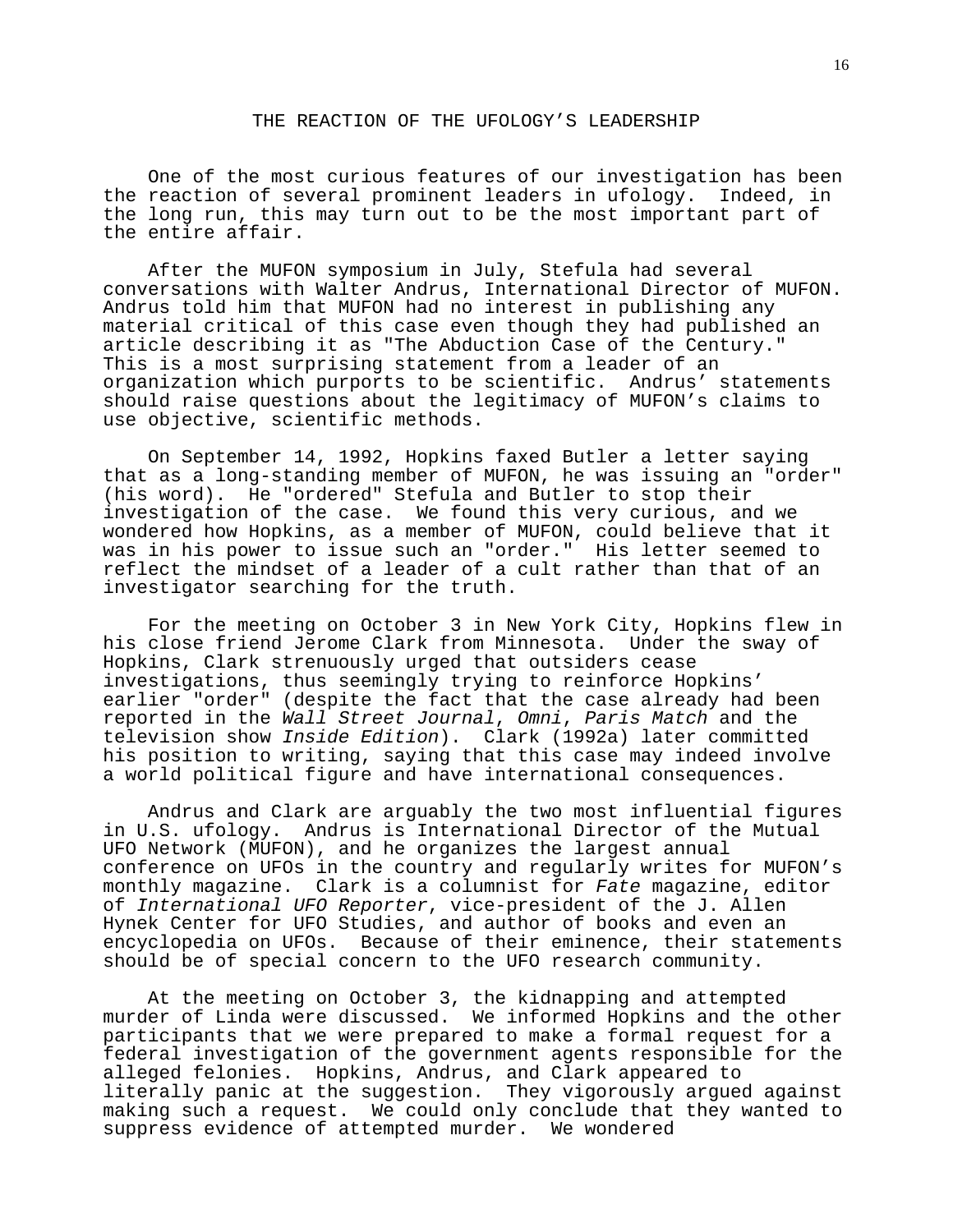why.

 This situation seemed so outrageous that a few days later Hansen called Andrus, Clark, John Mack, and David Jacobs and asked them if they really believed Linda's story about the kidnappings and attempted murder. All of these individuals said that they accepted her account. We were forced to seriously consider their opinions because they had been given secret information not revealed to us. During the telephone conversations, Andrus and Clark again strongly objected to requesting an investigation by law enforcement authorities.

### A PSYCHO-SOCIAL PERSPECTIVE

 The Napolitano case brings into stark relief symptoms of deep problems within ufology: major figures in the UFO community aggressively sought to suppress evidence of a purported attempted murder; Hopkins failed to obtain and verify even the most basic investigatory information; his coinvestigator, Penelope Franklin, approved of lying by the principal witness; and leaders in the field have willingly accepted and promoted the case despite its exotic features and lack of supporting evidence. This state of affairs raises perplexing questions and cries out for a plausible explanation. The thinking and motivations of ufology's leaders deserve at least as much attention as the abduction claims themselves.

 Did these leaders really believe, as they said, that they accepted the report of attempted murder? If so, they seem not to have acted as responsible citizens. However, these people do not appear to us to be delusional, in any usual sense of that word. They are highly functional members of society. They also do not appear to be perpetrators of a hoax or even "yellow journalists" with a "wink-wink, nudge-nudge" attitude who knowingly want to capitalize on it for their own temporary glory or financial gain.

 We believe that other motivating factors and concepts provide a better explanation and framework for understanding these seemingly bizarre actions. We would suggest that perhaps, at some semiconscious level, these individuals do not really believe their UFO investigations to be fully engaged with the "real world." Rather, their behavior and statements seem more consistent with something like fantasy role playing, perhaps akin to the game Dungeons and Dragons (D & D).

 Both ufology and D & D allow direct, immediate involvement with powerful "other-world" beings and mythological motifs. Both endeavors have been known to overtake (possess?) the participants, though only occasionally to their detriment. Most "players" are able to successfully detach themselves from involvement, but occasionally the "game" becomes obsessive and interferes with "real-world" pursuits. This "role playing" taps archetypal images that hold great psychological power. The archetypes can become immensely attractive, even addictive, to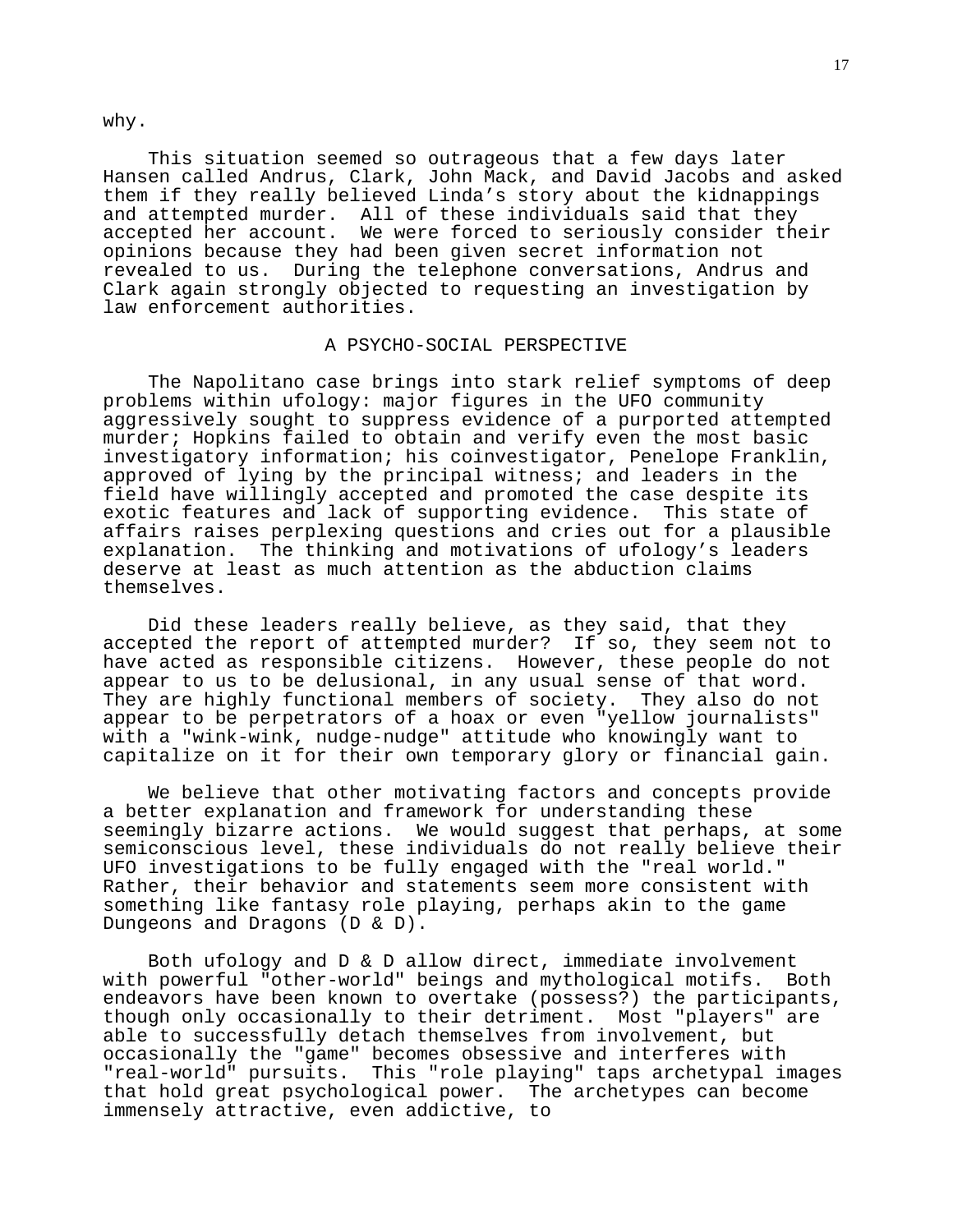those playing the game. The notions and images of powerful "other-world" figures are part of the human condition. Accounts of them are found in all cultures throughout history, this being one of the traditional domains of religion. Even atheists and those who deny the existence of such beings must still grapple with the ideas on some level, though this might not be consciously recognized by an individual.

 In the Napolitano case, the "other-world" figures include not only the ET aliens, but also the pantheon of agents of an unreachable, evil government conspiracy determined to prevent humankind's knowledge of the ETs. Intermediaries between flesh and blood humans and the powerful masters of the mystical higher orders are ubiquitous in the realm of religion. Angels and devils serve the centers of ultimate good and evil. So here we see the largely invisible minions "Dan" and "Richard" and the mysterious witness on the bridge furthering the cause of "Truth." Likewise, Hopkins discerns the skeptical investigators as agents of a secular satan.

Thus the interactions of Hopkins, et al., with these players are seen to conform to the rules that historically control the interactions between humans and gods. Humans question and provoke the gods only at the greatest peril. The proper approach is to appease, mollify and supplicate these "entities." It should be no surprise that the simplest reality tests of the Napolitano story were not made in this case. Hopkins' failure to check the weather conditions during the abduction actually makes sense in the context of this cult-like thought process. Just as lice were called "pearls of heaven" by medieval religious devotees, the physical event-reality issues in the Linda story are transmuted by her supporters.

 The roles of high priest and acolytes are only too obvious when examaning the behaviors of personages Hopkins, Clark, Jacobs, and Andrus. These aging white males patronizingly refer to Linda's "average" intellect, perhaps to reassure themselves that they are indeed in control. Yet the high priestess has, in effect, achieved the godhead (metaphorically speaking, of course).

 There are some differences between D & D and ufological pursuits. D & D has more restrictive and structured rules. The boundaries of appropriate behavior are rather clearly defined. Ufology is more "unstructured," there are fewer "rules" about what is and is not possible, and the powers of the "other-world" figures are almost unbounded. This relative lack of structure makes the UFO game somewhat more "dangerous." In order to grapple with the phenomena, the paradigms adopted by many ufologists have "concretized" (i.e., structured) the beings as ET humanoids.

 In fantasy role playing, the rules are not questioned; they are accepted by the players at the beginning. Similarly in the Linda case, the basic evidence is not to be questioned. Andrus,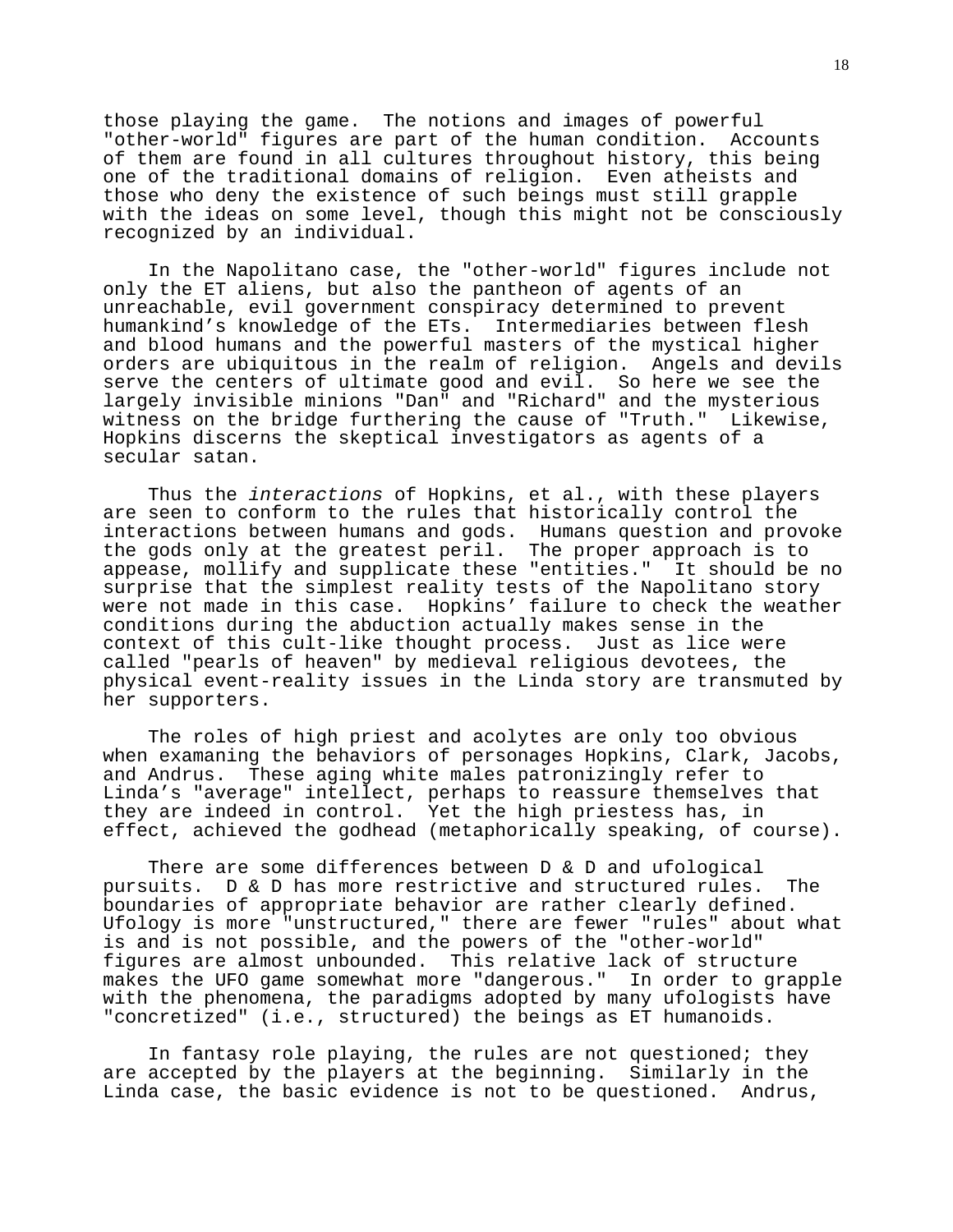Clark, and Hopkins have all urged that outsiders cease investigation (despite the massive publicity given to the case). Such challenging of "rules" leads to disruptions of the "game," and the dungeon masters need to keep order.

 Direct interfacing of the "fantasy role" with the "real-world" (i.e., direct allegations of attempted murder, verification of details of testimony), usually does not cause problems, except when the players do not act in accordance with consequential "real-world" concerns. Hopkins, Andrus, Clark, Mack, and Jacobs seem to have accepted a system of beliefs and assumptions that have led to a collision with the "real world." They have been unable to rationally defend their behavior, and Jerome Clark's (1992a) "Torquemada" article is perhaps the single best example of that. In fact, his emotional attack labeling Hansen as "Torquemada" (director of the Spanish Inquisition) ressurects and reinforces religious themes, and it perhaps betrays his unconscious feelings of religious persecution.

 The above discussion derives from a psycho-social perspective, and we would like to encourage U.S. researchers to become more familiar the ideas generated from that approach. We admit that the psycho-social theorists have failed to address many aspects of the abduction experience generally. Exclusive use of that perspective can lead to positing simplistic and scientifically sterile explanations. On the other hand, those that shun the psycho-social perspective typically fail to recognize the explanatory power it possesses and its ability to illuminate risks faced by investigators. Those wanting more information about the psycho-social perspective may wish to read the book Angels and Aliens by Keith Thompson (1991) and the British magazine Magonia; almost without saying, the works of John Keel are also recommended.

 We are not denigrating ufology by such comparisons as those made above, nor are we attacking the existence of "other-world" entities. Regardless whether entities or ET aliens exist, the comparisons are useful and the consequences and insights are applicable. Such a comparative analysis should not be limited to only D & D players and ufologists; similar comparisons could be made for virtually everyone in the "real world." They can help serve as warnings about becoming too complacent regarding beliefs in our own "rationality."

#### DISCUSSION

 The Napolitano case appears beset by an overwhelming number of problems. It was with some misgivings that we first embarked on this investigation because we did not wish to see UFO abduction research discredited. In fact, one of us, Butler, has had abduction experiences himself. It was our judgement that if we did not raise these issues for public discussion, there was a much greater risk for the field. The case was garnering considerable attention, and if it became widely regarded as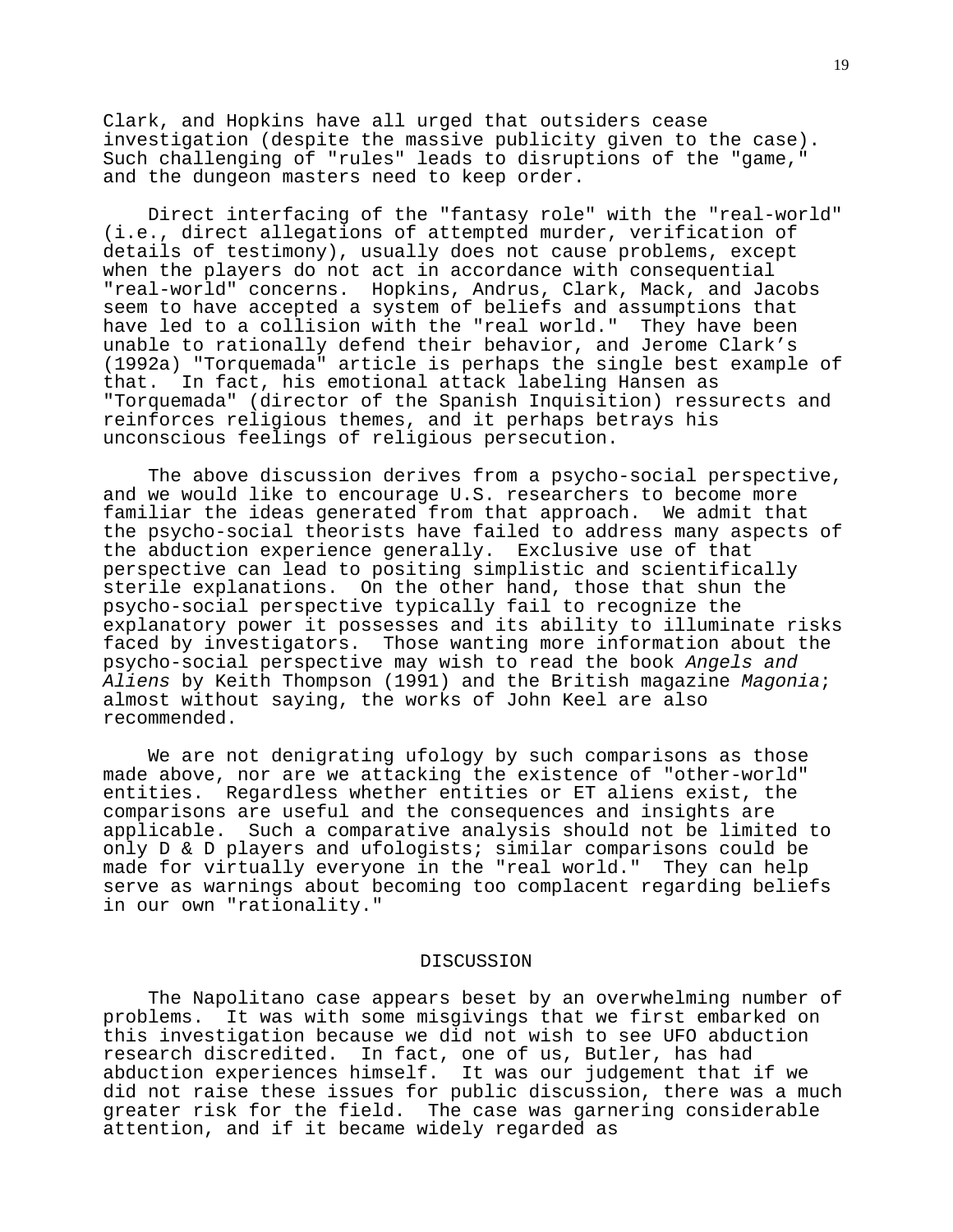evidential, it would reflect very badly on the field as a whole if it was eventually shown to be false.

 We were quite unprepared for the reaction to our work from leaders of the field. Walter Andrus and Jerome Clark aggressively tried to dissuade us from continuing our investigation, and so far they have failed to publish any material critical of the case. We were unaware that such belligerently antiscientific attitudes were so prevalent at the highest levels of ufology. When these same individuals attempted to suppress evidence of an alleged attempted murder, we concluded that their beliefs and actions were incompatible with "real world" events. However, we do not consider the label "deluded" appropriate here, and we remind the reader that these individuals are backed by people such as Harvard psychiatrist John Mack and David Jacobs, professor of history at Temple University.

 Despite our disappointment, we strongly support scientific research into the abduction phenomena and would like to call attention to high quality studies in the field (e.g., Ring & Rosing, 1990; Rodeghier, Goodpaster & Blatterbauer, 1992). We also believe that the core abduction experience has not been adequately explained within normal scientific frameworks. We commend the work of Hufford (1982) in exploring similar issues.

 The present case has significant implications for assessing the true nature of the abduction phenomena. The idea that actual extraterrestrial physical creatures are abducting people has been vigorously promoted in the scientific literature and in the media. Jacobs has promoted that view in the New York Times (Hinds, 1992) as well as in the Journal of UFO Studies (Jacobs, 1992). He suggests that the ET aliens are visiting earth in order to obtain human sperm and eggs. In his JUFOS article, Jacobs was bitterly critical of Ring and Rosing, saying that they ignored "cases of witnesses seeing others being abducted while not being abducted themselves" (p. 162). Surprizingly, Jacobs gave no citations for any of these cases. Hansen wrote to Jacobs requesting such citations but received no reply. Jacobs' article was lavish in its praise for Hopkins' work, and we suspect that Jacobs had in mind the Napolitano case when he wrote his article. We would like to remind the reader that it was Hopkins (1992a) who wrote: "The importance of this case is virtually immeasurable, as it powerfully supports both the objective reality of UFO abductions and the accuracy of regressive hypnosis." Because the argument for the "objective reality of UFO abductions" relies heavily on Hopkins' work, our findings call into question this entire theoretical perspective.

 In our judgment, conscious hoaxes are rare in the abduction field. The vast majority of those claiming to be abducted have had some kind of intense personal experience, whatever the ultimate cause. Nevertheless, the problems of fraud and hoaxing have long been a problem in ufology, especially for cases with high visibility. This will continue. Researchers must become more open minded to the potential for hoaxing, yet not be blinded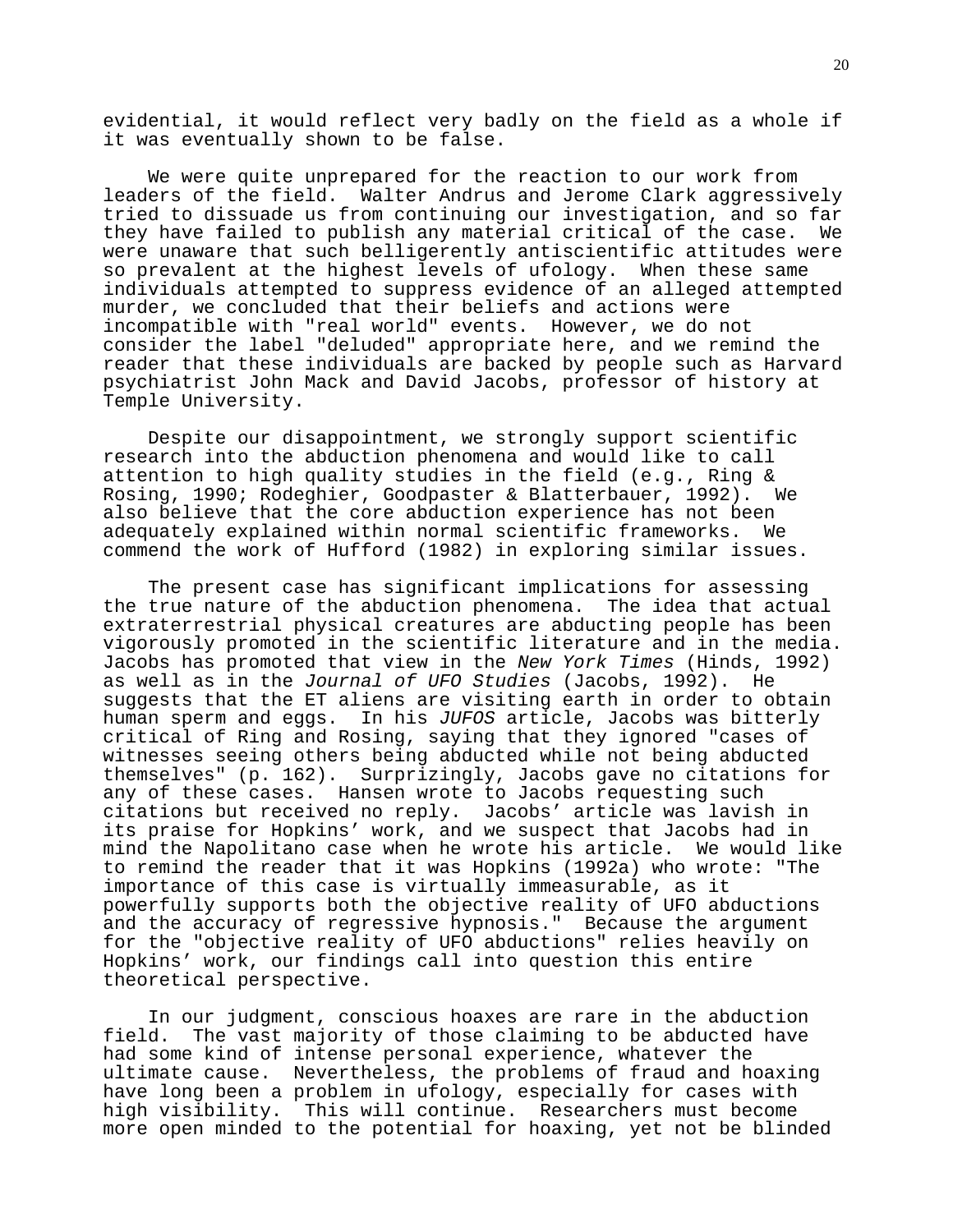to the genuine phenomena. This is a difficult balance.

 Some have questioned possible motives in this case; it is impossible to obtain certain knowledge here. Perhaps Linda really had some kind of an abduction experience (Butler believes this is likely to be the case). As she became acquainted with Hopkins and other abductees, she may have wanted to vindicate them--to save them from ridicule and derision. Perhaps money was the only motivation. Possibly there was a combination of factors. It does appear that if this was a hoax, it was not perpetrated by a lone individual. Collaborators would include the woman on the bridge, an X-ray operator, and a man (or men) preparing the tape recordings. However, we want to emphasize that we have no direct evidence to implicate Hopkins in attempted deception.

 Cynics might criticize Hopkins saying that he ignored the obvious problems because he was motivated by money that might accrue from books and movie rights. While this might possibly be an unconscious factor, critics rarely acknowledge that Hopkins does not charge abductees for his services (unlike some "professionals"). Hopkins has spent an enormous amount of his own time and money investigating the phenomena. Furthermore, he does not have an academic position subsidized by the tax payers. One should not begrudge him the profits from his books. Hopkins has been involved in considerable controversy, and some have disputed his methods. Nevertheless, he has done much to bring the abduction problem to the attention of scientists and the mental health community, and his efforts have made it much more acceptable to discuss such strange encounters. Abduction experiences are often emotional and traumatic, and the abductees need considerable support. Hopkins has attempted to provide much needed aid.

 The outside critic who is not directly involved in such activities almost never recognizes how difficult it is to serve as both a therapist and as a scientist. Those persons trying to help abductees emotionally need to provide warmth, acceptance, and trust. The scientist, however, needs to be critically open minded and somewhat detached and analytical. The two functions are not altogether compatible. We cannot realistically expect one individual to be 100% effective in both roles. By the nature of the endeavor, those trying to be helpful can be vulnerable to deception.

#### APPENDIX

### A Note on the Hansen-Clark Communications

 One of the more entertaining aspects of this case has been the resulting missives by Hansen (1992a, 1992b) and Clark (1992a, 1992b) which have been widely circulated and posted on electronic bulletin boards. We encourage those interested to obtain copies.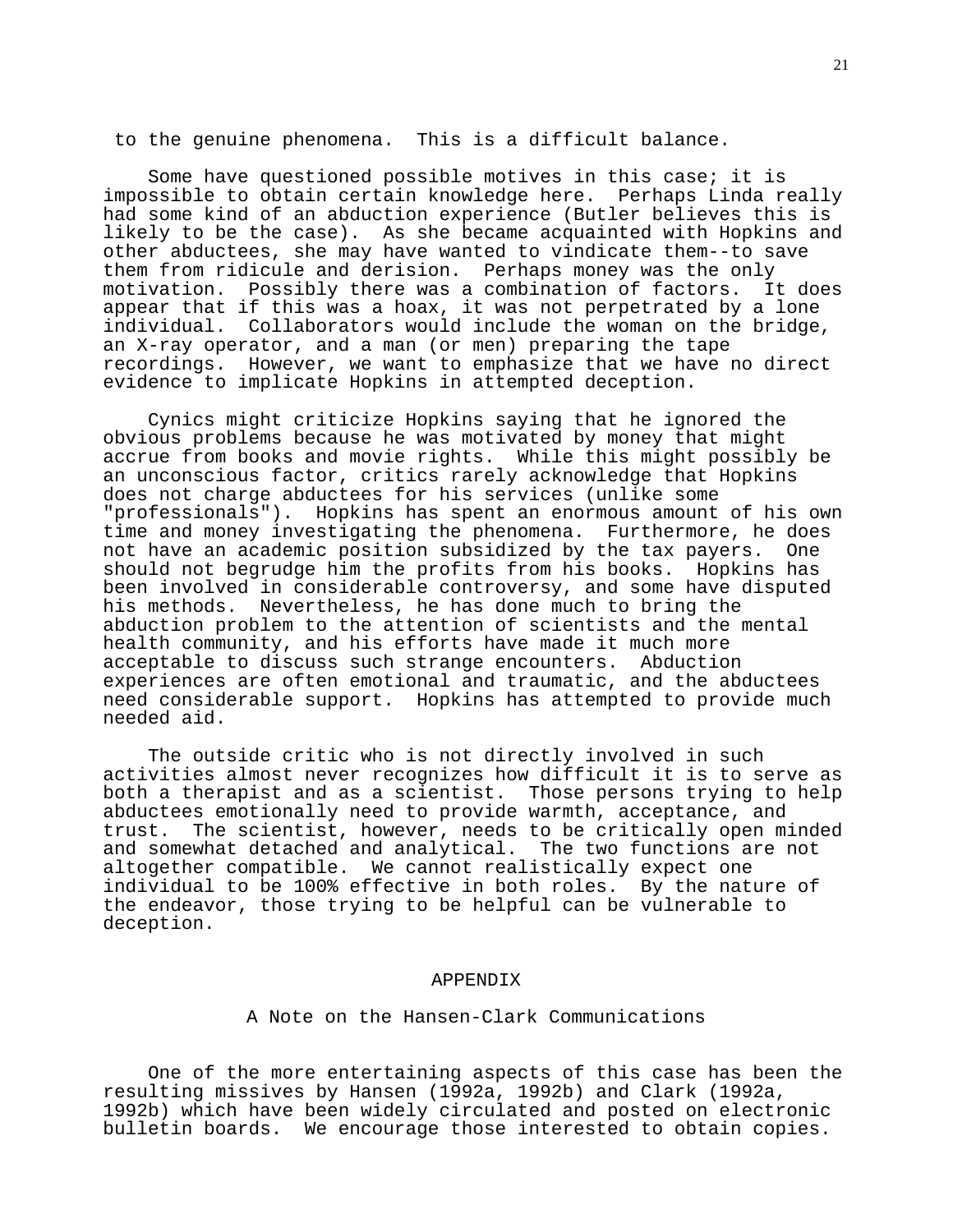Clark's (1992b) most recent piece deserves comment. He now says that he now does not accept Linda's claims about the kidnapping and attempted murder by government agents. However, in a telephone conversation with him on October 6, 1992, he told Hansen that he accepted those claims. Hansen did not tape-record the conversation, but he is willing to provide a sworn statement to that effect. Hansen also talked with Marcello Truzzi who had spoken to Clark near the same time. Truzzi understood that Clark believed that Linda was sincere in her claims and was telling the truth to the best of her ability.

The salient points are summarized as follows:

1. At the 1992 MUFON symposium, Linda Napolitano spoke in front of hundreds of people and claimed that she was kidnapped by government agents.

2. Clark told both Hansen and Truzzi that he accepted Linda's story (i.e., that she was telling the truth to the best of her ability).

3. Hopkins claims to have much evidence that could be used to identify the culprits.

4. Hopkins flew Clark to New York, whereupon Clark aggressively injected himself into matters and vigorously opposed continuing an outside investigation and reporting the alleged felonies to law enforcement authorities. He defended this position, in writing, saying: "if this story is true, it is not just a UFO case but a 'politically sensitive' event because it supposedly involves a political figure of international stature...banging on the wrong doors could alert the relevant agency that two of its agents were leaking a huge secret." (Clark, 1992a, p. 1).

We will let the readers decide whether Clark's initial position was compatible with "real-world" considerations.

 We are gratified that Clark has taken the time to comment, at length, on these issues, and in a style so typical of his level of dispassionate commentary. We caution readers that Clark perhaps may be currently acutely embarrassed by his statement quoted in point 4 and may feel the need to obscure this central issue. Nevertheless, we are pleased that he now seems to have made a cathartic conversion.

### REFERENCES

Baskin, Anita. (1992). Antimatter: High-rise abductions: Alien abductions routinely occur in big cities and high-rise buildings around the world. Omni. April. Vol. 14, No. 7, p. 75.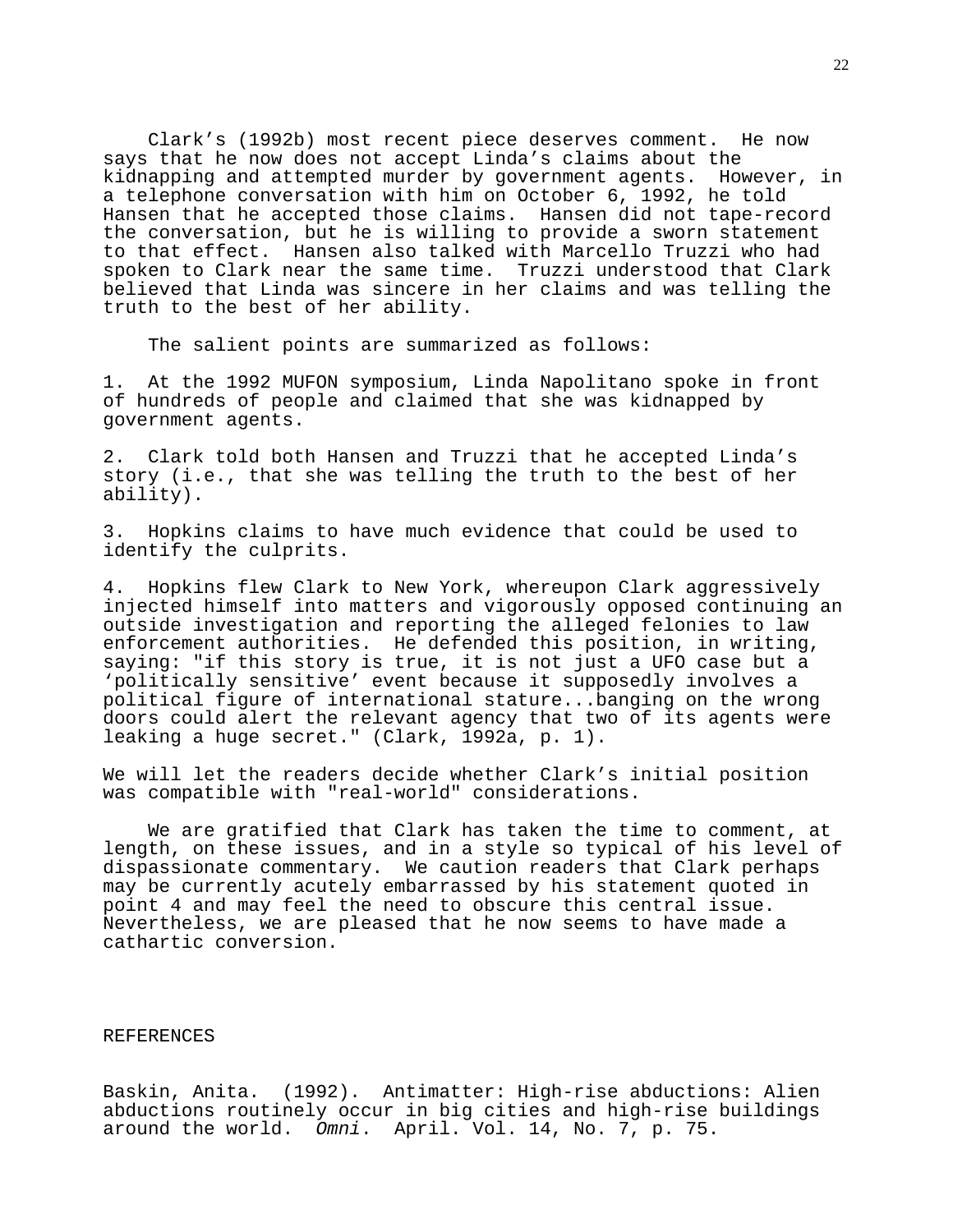Clark, Jerome. (1992a). The Politics of Torquemada; or, Earth Calling Hansen's Planet. 612 North Oscar Avenue, Canby, Minnesota 56220. October 24, 1992. [This paper has been circulated and posted on electronic bulletin boards].

Clark, Jerome. (1992b). Wasting Away in Torquemadaville. November 30, 1992. [This paper has been circulated].

De Brosses, Marie-Therese. (1992). Enleves par les E.T.! Paris Match. 17 Sept., pp. 13, 14, 18, 96, 98.

Drano the Sewerian [pseudonym]. (1992). SETI and military personnel monitor secret UFO abduction conference at MIT. Third Eyes Only. July-August, No. 4, pp. 42-44.

Fowler, Raymond E. (Editor). (1983). MUFON Field Investigator's Manual. Sequin, TX: Mutual UFO Network.

Hansen, George P. (1992a). Attempted Murder vs. The Politics of Ufology: A Question of Priorities in the Linda Napolitano Case. 20 October 1992. [This paper has been circulated and posted on a number of electronic bulletin boards and published in several periodicals including The New Jersey Chronicle, Vol. 3, Nos. 1/2, September-December, 1992; MUFON of Ohio Newsletter, No. 3, Second November 1992 Issue; Third Eyes Only, No. 6, November 1992; UFO Spotters Newsletter, No. 16, 1992; Minnesota MUFON Newsletter, No. 37, October 1992]

Hansen, George P. (1992b). "Torquemada" Responds to Jerome Clark. 23 November 1992. [This paper has been circulated and posted on a number of electronic bulletin boards.]

Hatfield, Scott. (1992). X-Ray Said to Show Alien Implant. ADVANCE for Radiologic Science Professionals. October 26, p. 11.

Hinds, Michael deCourcy. (1992). Taking U.F.O.'s for Credit, and for Real. New York Times, 28 October, p. B9.

Hopkins, Budd. (1981). Missing Time: A Documented Study of UFO Abductions. New York: Richard Marek.

Hopkins, Budd. (1987). Intruders: The Incredible Visitations at Copley Woods. New York: Random House.

Hopkins, Budd. (1991). Innocent bystanders. IF-The Bulletin of the Intruders Foundation. Vol. 1, No. 3, pp. 1-4.

Hopkins, [Budd]. (1992a). A doubly witnessed abduction. Abstracts: Abduction Study Conference at Massachusetts Institute of Technology prepared by Andrea Pritchard. June 13-17, p. III-B.

Hopkins, Budd. (1992b). An Open Letter From Budd Hopkins. Mufon UFO Journal, June, p. 20.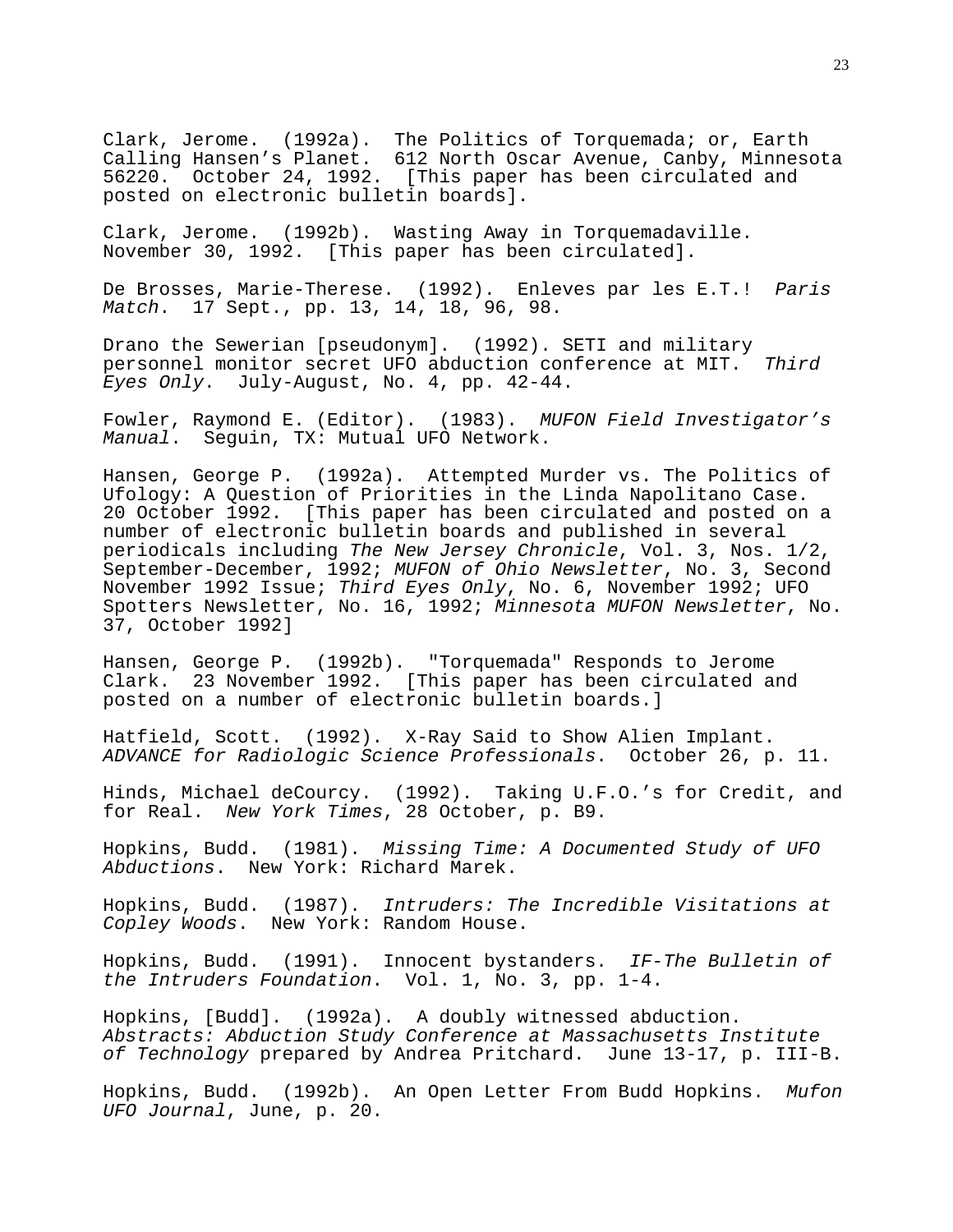Hopkins, Budd. (1992c). The Linda Cortile [Napolitano] Abduction Case. Mufon UFO Journal, September, pp. 12-16.

Hopkins, Budd. (1992d). The Linda Cortile [Napolitano] Abduction Case: Part II "The Woman on the Bridge (sic). Mufon UFO Journal, December, pp. 5-9.

Hufford, David J. (1982). The Terror That Comes in the Night: An Experience-Centered Study of Supernatural Assault Traditions. Philadelphia, PA: University of Pennsylvania Press.

Jacobs, David M. (1992). On Studying the Abduction Phenomenon Without Knowing What It Is. Journal of UFO Studies, New Series Vol. 3, 153-163.

Jefferson, David J. (1992). A Harvard doctor offers trauma relief for UFO 'abductees.' Wall Street Journal, May 14, pp. A1, A10.

Mack, John E. (1992a). Helping Abductees. International UFO Reporter. July/August, pp. 10-15, 20.

Mack, John E. (1992b). Other Realities: The "Alien Abduction" Phenomenon. Noetic Sciences Review. Autumn, pp. 5-11.

McKenna, Chris. (1992). Doc `Abducted by Aliens' Ruled Fit to Work. New York Post, November 21, pp. 5, 13.

Reeves-Stevens, Garfield. (1989). Nighteyes. New York: Doubleday.

Ring, Kenneth; & Rosing, Christopher J. (1990). The Omega Project: A Psychological Survey of Persons Reporting Abductions and Other UFO Encounters. Journal of UFO Studies, New Series Vol. 2, 59-98.

Rodeghier, Mark; Goodpaster, Jeff; & Blatterbauer, Sandra. (1992). Psychosocial Characteristics of Abductees: Results From the CUFOS Abduction Project. Journal of UFO Studies, New Series Vol. 3, 59-90.

Sontag, Deborah. (1992). Reverence and Rigidity in the New Age: At the Whole Life Expo the Spirits are Willing So Long as the Wallet is Not Weak. New York Times, October 5, pp. B1, B2.

Stacy, Dennis. (1992). The 1992 MUFON Symposium. Mufon UFO Journal, August, pp. 3-10.

Thompson, Keith. (1991). Angels and Aliens: UFOs and the Mythic Imagination. Reading, MA: Addison-Wesley Publishing Company.

Unusual Personal Experiences: An Analysis of the Data from Three National Surveys Conducted by the Roper Organization. (1992). Las Vegas, NV: Bigelow Holding Corporation.